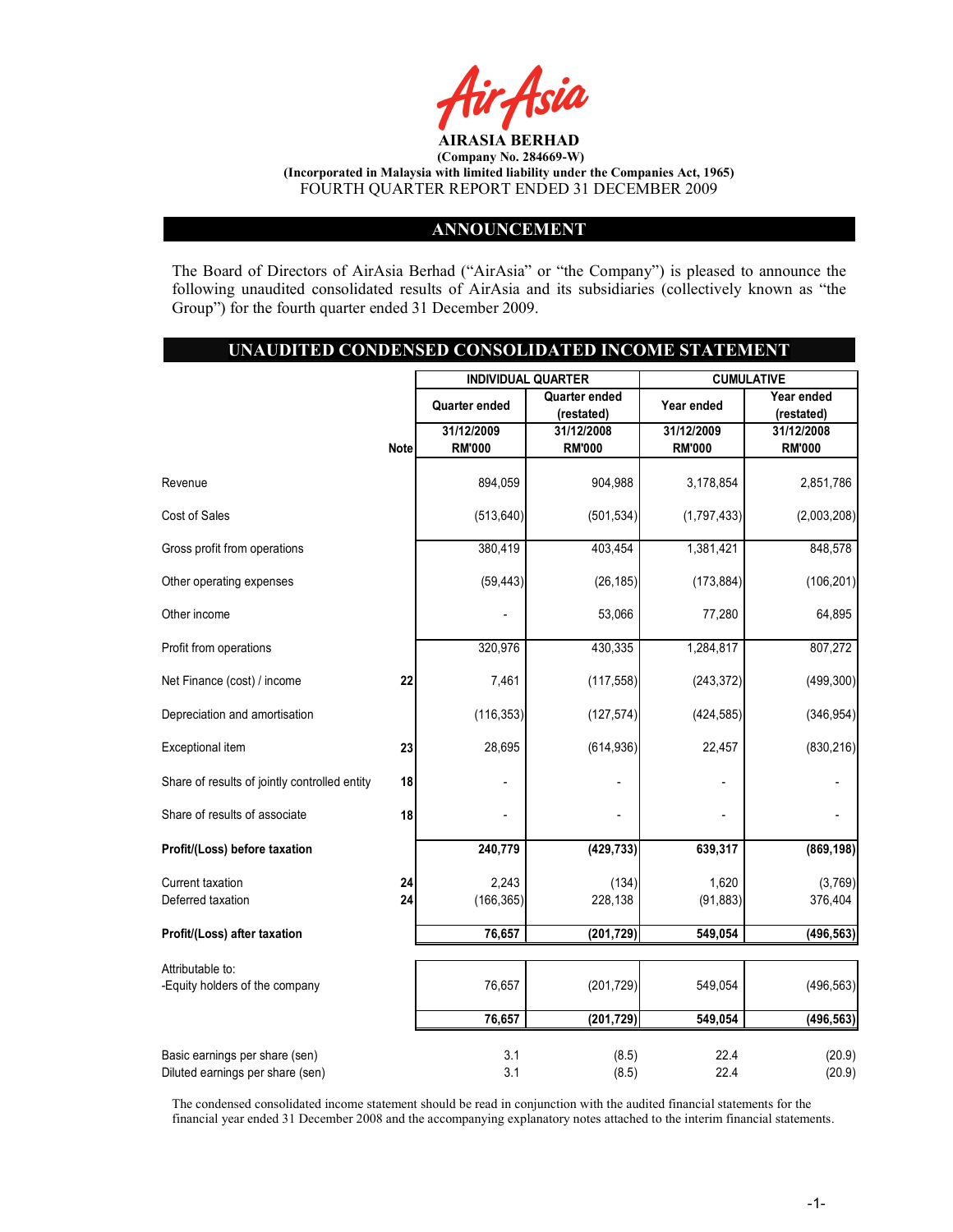Air Asia

# UNAUDITED CONDENSED CONSOLIDATED BALANCE SHEET AS AT 31 DECEMBER 2009

|                                                | <b>YEAR ENDED</b>           | <b>RESTATED FINANCIAL</b><br><b>YEAR</b> |
|------------------------------------------------|-----------------------------|------------------------------------------|
|                                                | 31/12/2009<br><b>RM'000</b> | 31/12/2008<br><b>RM'000</b>              |
| <b>NON CURRENT ASSETS</b>                      |                             |                                          |
| Property, plant & equipment                    | 7,936,788                   | 6,594,299                                |
| Investment in associates                       | 29                          | 29                                       |
| Other investments                              | 26,703                      | 26,715                                   |
| Goodwill                                       | 8,738                       | 8,738                                    |
| Deferred tax asset                             | 764,226                     | 856,109                                  |
| Long term prepayments                          | 24,072                      | 24,257                                   |
| Amount due from a jointly controlled entity    | 39,140                      | 24,227                                   |
| Amount due from associates                     | 74,272                      | 31,190                                   |
|                                                | 8,873,968                   | 7,565,564                                |
| <b>CURRENT ASSETS</b>                          |                             |                                          |
| Inventories (at cost)                          | 20,865                      | 20,684                                   |
| Trade receivables                              | 36,212                      | 45,958                                   |
| Prepayment, deposits and other receivables     | 546,489                     | 643,423                                  |
| Deposit on aircraft purchase                   | 330,978                     | 334,628                                  |
| Amount due from a jointly controlled entity    | 343,323                     | 316,400                                  |
| Amount due from associates                     | 395,757                     | 356,457                                  |
| Deposits, bank and cash balances               | 747,606                     | 153,762                                  |
|                                                |                             |                                          |
| Tax recoverable                                | 1,177                       |                                          |
|                                                | 2,422,407                   | 1,871,312                                |
| <b>CURRENT LIABILITIES</b>                     |                             |                                          |
| Trade and other payables                       | 1,039,427                   | 1,068,704                                |
| Provision for loss on unwinding of derivatives | 0                           | 151,713                                  |
| Borrowings (secured)                           | 495,663                     | 538,934                                  |
| Hire-purchase payables                         | 57                          | 77                                       |
| <b>Current tax liabilities</b>                 | 0                           | 4,216                                    |
|                                                | 1,535,147                   | 1,763,644                                |
| <b>NET CURRENT ASSETS</b>                      | 887,260                     | 107,668                                  |
| <b>NON CURRENT LIABILITIES</b>                 |                             |                                          |
| Borrowings (secured)                           | 7,097,405                   | 6,067,624                                |
| Hire-purchase payables                         | 16                          | 72                                       |
|                                                | 7,097,421                   | 6,067,696                                |
|                                                |                             |                                          |
|                                                | 2,663,807                   | 1,605,536                                |
| <b>CAPITAL AND RESERVES</b>                    |                             |                                          |
| Share capital                                  | 275,774                     | 237,421                                  |
| Reserves                                       | 2,388,033                   | 1,368,115                                |
| Shareholders' funds                            | 2,663,807                   | 1,605,536                                |
|                                                | 2,663,807                   | 1,605,536                                |
| Net assets per share attributable to ordinary  |                             |                                          |
| equity holders of the Company (RM)             | 0.97                        | 0.68                                     |
|                                                |                             |                                          |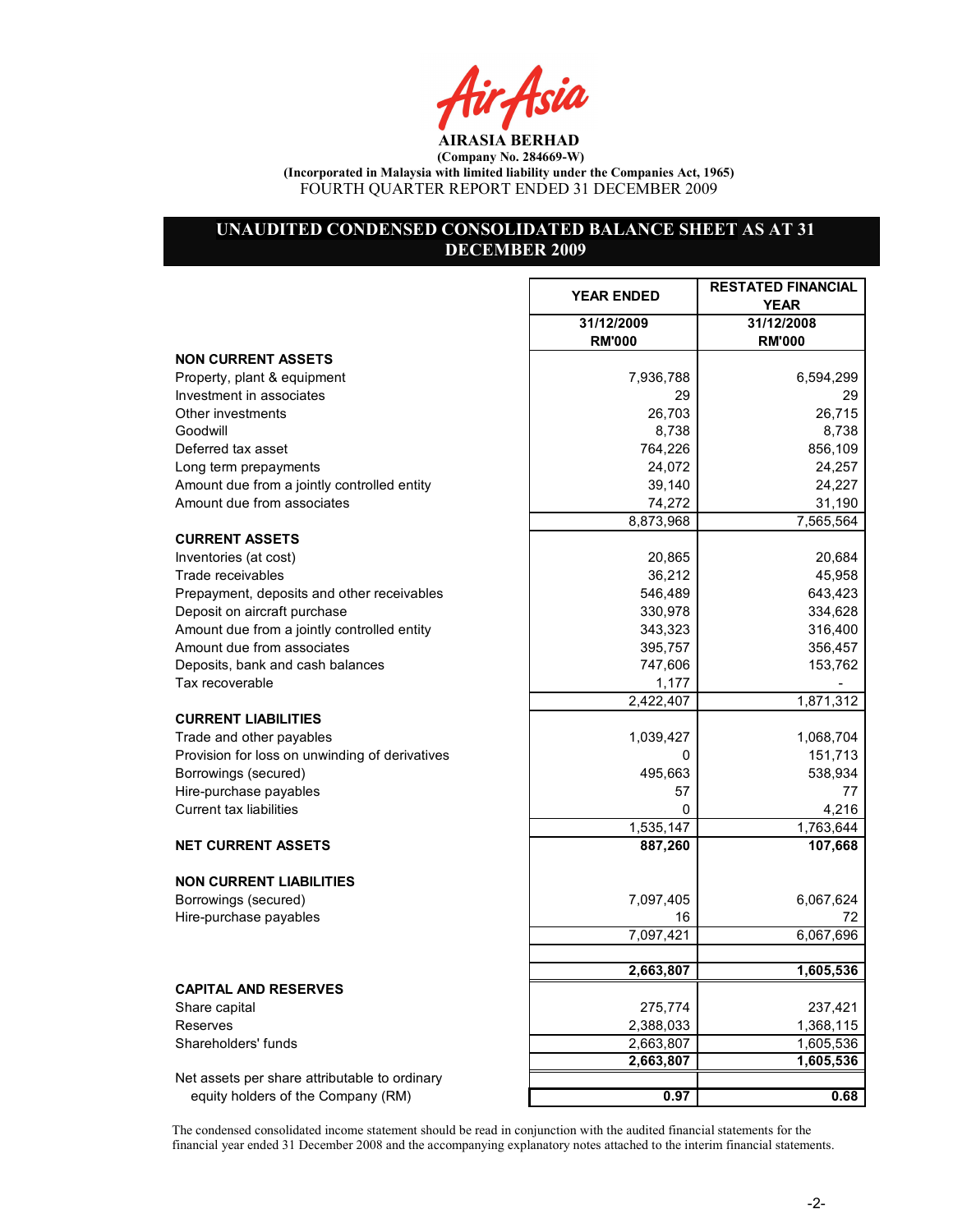rAsia

AIRASIA BERHAD

(Company No. 284669-W) (Incorporated in Malaysia with limited liability under the Companies Act, 1965)

FOURTH QUARTER REPORT ENDED 31 DECEMBER 2009

# UNAUDITED CONDENSED CONSOLIDATED CASH FLOW STATEMENTS

r

|                                                            | <b>YEAR ENDED</b>           | <b>YEAR ENDED</b>           |  |
|------------------------------------------------------------|-----------------------------|-----------------------------|--|
|                                                            | 31/12/2009<br><b>RM'000</b> | 31/12/2008<br><b>RM'000</b> |  |
| <b>CASH FLOWS FROM OPERATING ACTIVITIES</b>                |                             |                             |  |
| Profit/(Loss) before taxation                              | 639,317                     | (869, 198)                  |  |
| Adjustments:                                               |                             |                             |  |
| Property, plant and equipment                              |                             |                             |  |
| - Depreciation                                             | 424,585                     | 346,954                     |  |
| - Write off<br>- Gain on disposal                          | (30, 696)                   | 29.<br>(15, 554)            |  |
| Loss on disposal of other investments                      |                             | 4,217                       |  |
| Amortisation of long term prepayments                      | 3,897                       | 10,261                      |  |
| Amortisation of other investments                          | 12                          | 13                          |  |
| Write-off of receivables                                   |                             | 737                         |  |
| Provision for loss on unwinding of derivatives             |                             | 151,713                     |  |
| Unrealised foreign exchange (gain)/loss                    | (91, 682)                   | 227,994                     |  |
| Interest expense                                           | 370,089                     | 297,533                     |  |
| Interest income                                            | (6, 300)<br>1,309,222       | (20, 990)<br>133,709        |  |
| Changes in working capital                                 |                             |                             |  |
| Inventories                                                | (181)                       | (3, 117)                    |  |
| Receivables and prepayments                                | 97,723                      | (148, 520)                  |  |
| Trade and other payables                                   | (235, 887)                  | 390,480                     |  |
| Intercompany balances                                      | (124, 218)                  | (565, 117)                  |  |
| Cash generated from / (used in) operations                 | 1,046,659                   | (192, 565)                  |  |
| Interest paid                                              | (315, 191)                  | (239, 755)                  |  |
| Interest received                                          | 6,300                       | 20,990                      |  |
| Tax paid<br>Net cash from / (used in) operating activities | (3, 773)<br>733,995         | (4,731)<br>(416,061)        |  |
|                                                            |                             |                             |  |
| <b>CASH FLOWS FROM INVESTING ACTIVITIES</b>                |                             |                             |  |
| Property, plant and equipment                              |                             |                             |  |
| - Additions<br>- Proceeds from disposal                    | (1,918,916)<br>182,538      | (2,623,001)<br>50,043       |  |
| Deposit on aircraft purchase                               | 3,650                       |                             |  |
| Deposit on lease of aircraft                               |                             | (7, 448)                    |  |
| Long term prepayments                                      | (38, 676)                   | (48, 197)                   |  |
| Proceeds from disposal of other investments                |                             | 26,675                      |  |
| Net cash used in investing activities                      | (1,771,404)                 | (2,601,928)                 |  |
| <b>CASH FLOWS FROM FINANCING FACILITIES</b>                |                             |                             |  |
| Proceeds from allotment of shares                          | 509,217                     | 2,882                       |  |
| Hire purchase instalments paid                             | (77)                        | (77)                        |  |
| Proceeds from borrowings                                   | 1,720,539                   | 3,044,531                   |  |
| Repayment of borrowings                                    | (598, 425)                  | (300, 780)                  |  |
| Deposits pledged as securities                             | 5,112                       | 2,019                       |  |
| Net cash from financing activities                         | 1,636,365                   | 2,748,575                   |  |
| <b>NET INCREASE/(DECREASE)</b>                             |                             |                             |  |
| FOR THE FINANCIAL YEAR                                     | 598,956                     | (269, 414)                  |  |
| <b>CASH AND CASH EQUIVALENTS AT BEGINNING</b>              |                             |                             |  |
| OF THE FINANCIAL YEAR                                      | 120,803                     | 390,217                     |  |
| CASH AND CASH EQUIVALENTS AT END OF                        |                             |                             |  |
| <b>FINANCIAL YEAR</b>                                      | 719,759                     | 120,803                     |  |

Net Cash Flow 598,957 (269,414) (269,579 (269,579 (269,579 (269,579 (269,579 (269,579 (269,579 (269,579 (269,5 \* The balance at end of financial period excludes fixed deposits of RM27.847 million (31/12/08: RM32.959 million) pledged with licensed bank as securities for banking facilities granted to the Company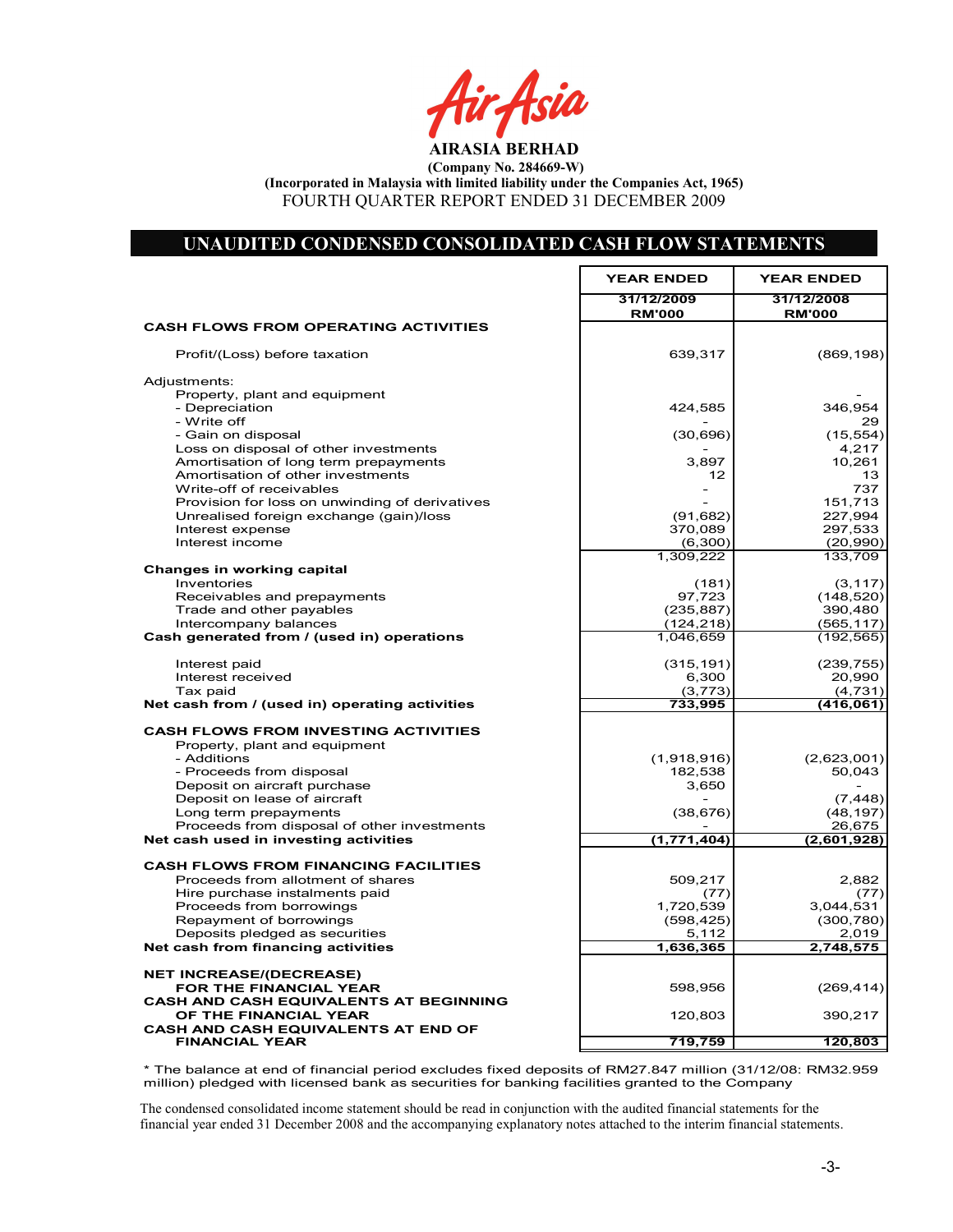fsia

| UNAUDITED CONDENSED CONSOLIDATED STATEMENT OF CHANGES IN EQUITY |                                               |                              |                |                          |                          |               |                          |               |
|-----------------------------------------------------------------|-----------------------------------------------|------------------------------|----------------|--------------------------|--------------------------|---------------|--------------------------|---------------|
|                                                                 | Attributable to Equity Holders of the Company |                              |                |                          |                          |               |                          |               |
|                                                                 |                                               | <b>Issued and fully paid</b> |                |                          |                          |               |                          |               |
|                                                                 | ordinary shares                               |                              |                |                          |                          |               |                          |               |
|                                                                 |                                               | of RM0.10 each               |                |                          |                          |               |                          |               |
|                                                                 |                                               |                              |                | Foreign                  |                          |               |                          |               |
|                                                                 | <b>Number</b>                                 | <b>Nominal</b>               | <b>Share</b>   | <b>Exchange</b>          | <b>Retained</b>          | <b>Total</b>  | <b>Minority</b>          | <b>TOTAL</b>  |
|                                                                 | of shares                                     | Value                        | <b>Premium</b> | <b>Reserves</b>          | <b>Earnings</b>          |               | <b>Interest</b>          | <b>EQUITY</b> |
|                                                                 | '000                                          | <b>RM'000</b>                | <b>RM'000</b>  | <b>RM'000</b>            | <b>RM'000</b>            | <b>RM'000</b> | <b>RM'000</b>            | <b>RM'000</b> |
| At 1 January 2009                                               | 2,374,210                                     | 237,421                      | 735,352        | 592                      | 632,171                  | 1,605,536     |                          | 1,605,536     |
|                                                                 | 2,374,210                                     | 237,421                      | 735,352        | 592                      | 632,171                  | 1,605,536     |                          | 1,605,536     |
|                                                                 |                                               |                              |                |                          |                          |               |                          |               |
| Net Profit for the year                                         |                                               |                              |                | $\overline{\phantom{a}}$ | 549,054                  | 549,054       |                          | 549,054       |
| Issuance of ordinary shares                                     |                                               |                              |                |                          |                          |               |                          |               |
| - Pursuant to the Employees'                                    |                                               |                              |                |                          |                          |               |                          |               |
| Share Option Scheme ('ESOS')                                    | 2,793                                         | 279                          | 3,464          |                          | $\overline{\phantom{a}}$ | 3,743         |                          | 3,743         |
| - Issue of shares                                               | 380.742                                       | 38,074                       | 467.400        |                          | $\overline{\phantom{a}}$ | 505,474       |                          | 505,474       |
| At 31 December 2009                                             | 2,757,745                                     | 275,774                      | 1,206,216      | 592                      | 1,181,225                | 2,663,807     | $\overline{\phantom{0}}$ | 2,663,807     |
|                                                                 |                                               |                              |                |                          |                          |               |                          |               |
| At 1 January 2008                                               | 2,371,541                                     | 237,154                      | 732,737        | 592                      | 1,128,734                | 2,099,217     |                          | 2,099,217     |
|                                                                 | 2,371,541                                     | 237,154                      | 732,737        | 592                      | 1,128,734                | 2,099,217     | $\overline{\phantom{0}}$ | 2,099,217     |
| Net Profit for the year                                         |                                               |                              |                |                          | (496, 563)               | (496, 563)    |                          | (496, 563)    |
| Issuance of ordinary shares                                     |                                               |                              |                |                          |                          |               |                          |               |
| - Pursuant to the Employees'                                    |                                               |                              |                |                          |                          |               |                          |               |
| Share Option Scheme ('ESOS')                                    | 2,669                                         | 267                          | 2,615          |                          |                          | 2,882         |                          | 2,882         |
|                                                                 |                                               |                              |                | $ \,$                    | $\overline{\phantom{a}}$ |               |                          |               |
| At 31 December 2008                                             | 2,374,210                                     | 237,421                      | 735,352        | 592                      | 632,171                  | 1,605,536     | $\overline{\phantom{0}}$ | 1,605,536     |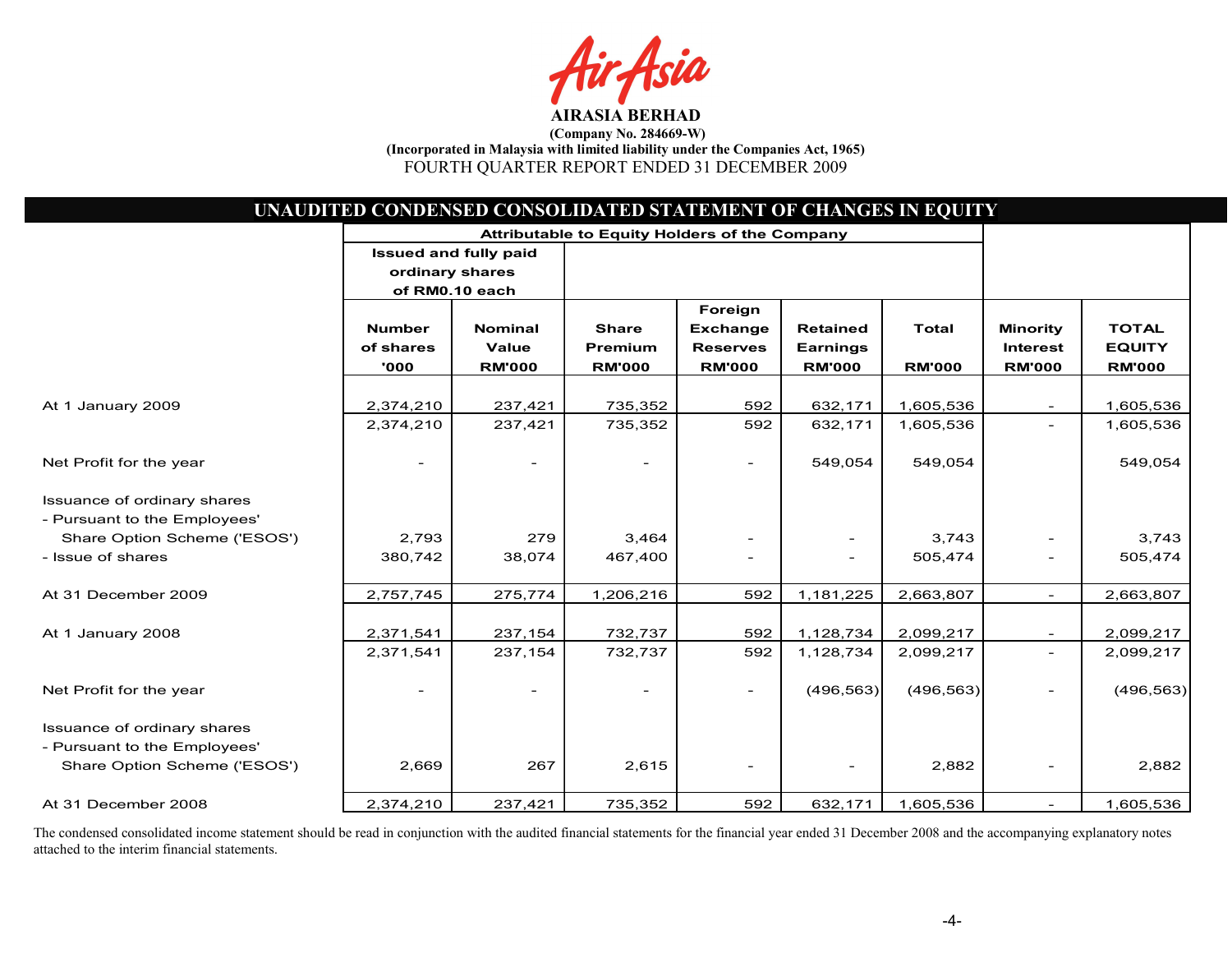

# KEY OPERATING STATISTICS – 31 DECEMBER 2009

(A) Performance indicator for Malaysian operations for current quarter against the same quarter last year

| <b>Quarter Ended: 31 December</b> | <b>Oct-Dec 2009</b> | <b>Oct-Dec 2008</b><br>(restated) | <b>Change</b><br>$y$ -o-y |
|-----------------------------------|---------------------|-----------------------------------|---------------------------|
|                                   |                     |                                   |                           |
| Passengers Carried                | 3,995,405           | 3,342,436                         | 20%                       |
| Capacity                          | 5,031,720           | 4,265,348                         | 18%                       |
| Seat Load Factor                  | 79.4%               | 78.4%                             | $1.0$ ppt                 |
| ASK (million)                     | 5,863               | 5,006                             | 17%                       |
| RPK (million)                     | 4,410               | 3,800                             | 16%                       |
| Average Fare (RM)                 | 176.1               | 228.6                             | $-23%$                    |
| Ancillary Income per pax (RM)     | 24.7                | 22.2                              | 11%                       |
| Unit Passenger Revenue (RM)       | 200.8               | 250.8                             | $-20%$                    |
| Rev / ASK (sen)                   | 14.21               | 17.43                             | $-18%$                    |
| Rev / ASK (US cents)              | 4.18                | 4.90                              | $-15%$                    |
| Cost / ASK (sen)                  | 11.12               | 12.94                             | $-14%$                    |
| Cost / ASK (US cents)             | 3.27                | 3.64                              | $-10%$                    |
| Cost / ASK-ex fuel (sen)          | 6.39                | 6.42                              | 0%                        |
| Cost / ASK-ex fuel (US cents)     | 1.88                | 1.81                              | 4%                        |
| Aircraft (average)                | 45.0                | 41.5                              | 8%                        |
| Aircraft (end of period)          | 48                  | 44                                | 9%                        |
| Average Stage Length (km)         | 1,162               | 1,200                             | $-3%$                     |
| Number of Flights                 | 27,939              | 24,630                            | 13%                       |
| Fuel Consumed (barrels)           | 1,017,346           | 887,259                           | 15%                       |
| Average Fuel Price (US\$/barrel)  | 80.1                | 103.5                             | $-23%$                    |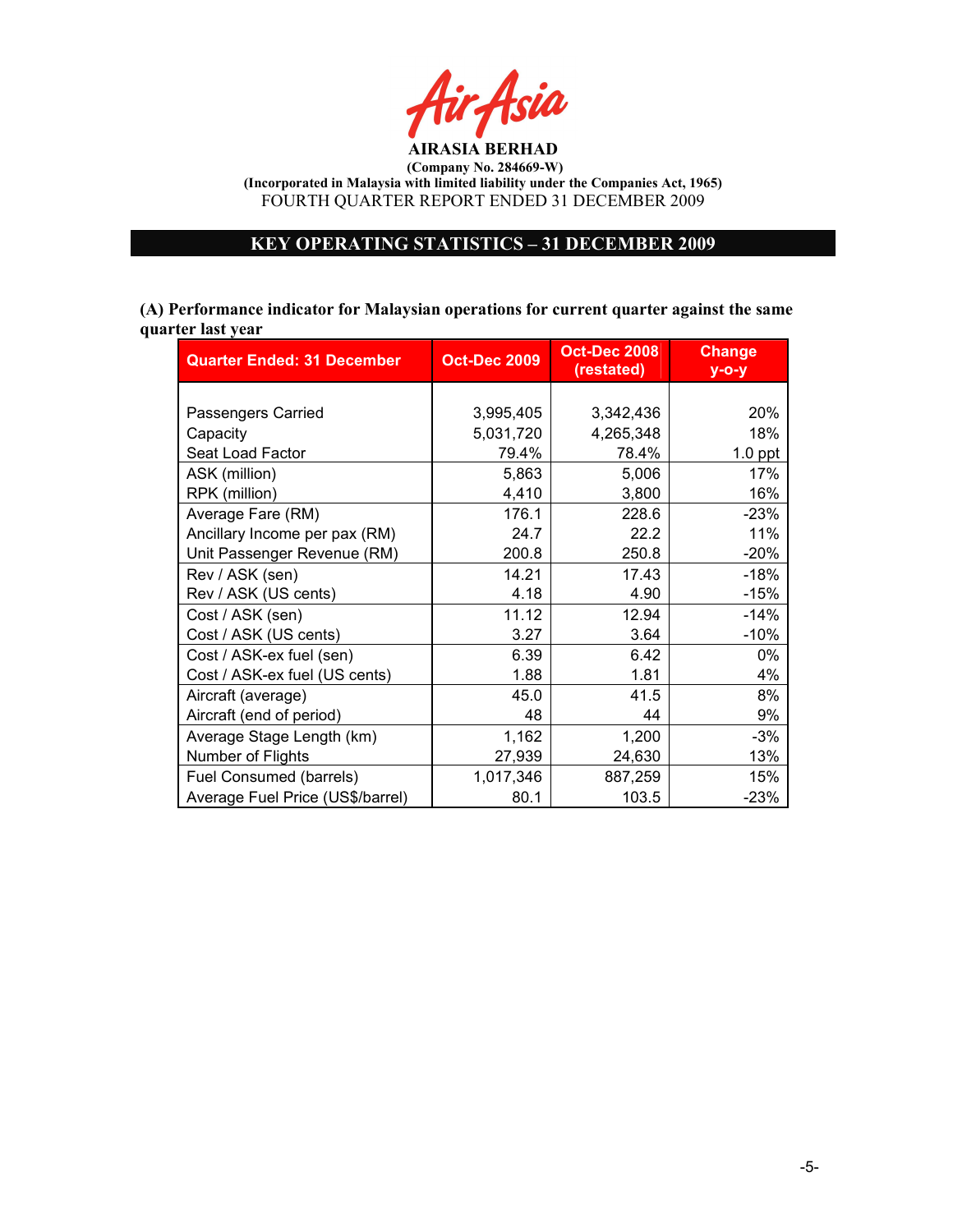

# KEY OPERATING STATISTICS – 31 DECEMBER 2009

(B) Performance indicator for Malaysian operations for current financial year against last financial year

| <b>Full Year Ended: 31 December</b> | <b>Jan-Dec 2009</b> | <b>Jan-Dec 2008</b><br>(restated) | <b>Change</b><br>$y$ -o-y |
|-------------------------------------|---------------------|-----------------------------------|---------------------------|
|                                     |                     |                                   |                           |
| Passengers Carried                  | 14,253,244          | 11,808,058                        | 21%                       |
| Capacity                            | 19,016,280          | 15,660,228                        | 21%                       |
| Seat Load Factor                    | 75.0%               | 75.4%                             | $-0.4$ ppt                |
| ASK (million)                       | 21,977              | 18,717                            | 17%                       |
| RPK (million)                       | 15,432              | 13,485                            | 14%                       |
| Average Fare (RM)                   | 168.2               | 203.7                             | $-17%$                    |
| Ancillary Income per pax (RM)       | 29.1                | 19.9                              | 46%                       |
| Unit Passenger Revenue (RM)         | 197.3               | 223.6                             | $-12%$                    |
| Rev / ASK (sen)                     | 13.54               | 14.79                             | -8%                       |
| Rev / ASK (US cents)                | 3.84                | 4.43                              | $-13%$                    |
| Cost / ASK (sen)                    | 10.41               | 12.80                             | $-19%$                    |
| Cost / ASK (US cents)               | 2.95                | 3.84                              | $-23%$                    |
| Cost / ASK-ex fuel (sen)            | 6.15                | 5.38                              | 14%                       |
| Cost / ASK-ex fuel (US cents)       | 1.74                | 1.61                              | 8%                        |
| Aircraft (average)                  | 43.1                | 36.6                              | 18%                       |
| Aircraft (end of period)            | 48                  | 44                                | 9%                        |
| Average Stage Length (km)           | 1,166               | 1,207                             | $-3%$                     |
| Number of Flights                   | 105,646             | 89,118                            | 19%                       |
| Fuel Consumed (barrels)             | 3,779,698           | 3,254,201                         | 16%                       |
| Average Fuel Price (US\$/barrel)    | 70.4                | 127.9                             | $-45%$                    |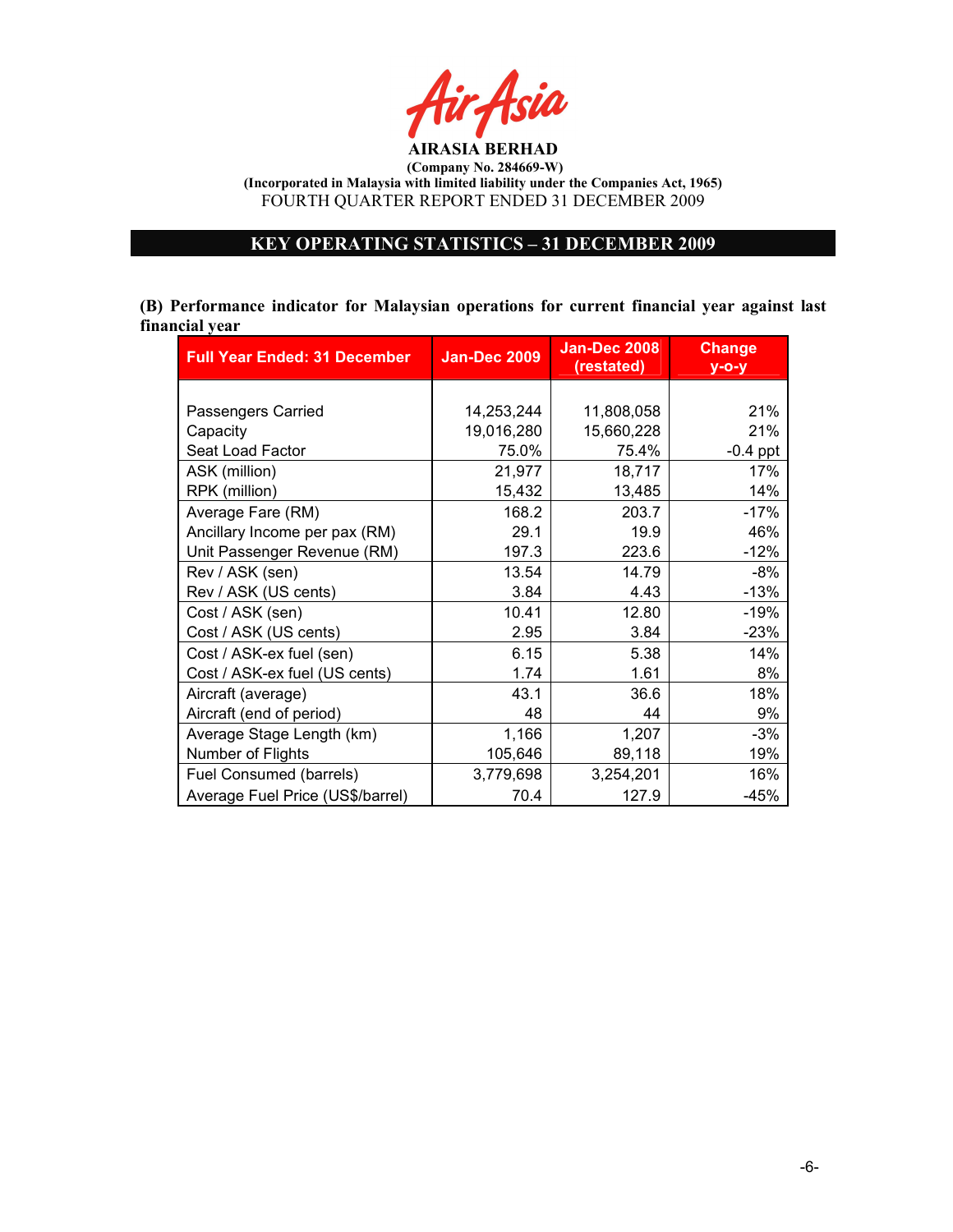

# NOTES TO THE UNAUDITED ACCOUNTS – 31 DECEMBER 2009

### 1. Basis of preparation

The interim financial report is unaudited and has been prepared in accordance with Financial Reporting Standard ("FRS") 134: "Interim Financial Reporting" and paragraph 9.22 and Appendix 9B of the Bursa Malaysia Securities Berhad ("Bursa Malaysia") Listing Requirements.

The interim financial statements should be read in conjunction with the audited financial statements of the Group for the financial year ended 31 December 2008. The accounting policies and methods of computation adopted for the interim financial statements are consistent with those adopted for the audited financial statements for the financial year ended 31 December 2008.

Lease rental income for aircraft based in Thailand and Indonesia which was previously offset against expenses has now been reclassified as other operating income as part of the Group's revenue. This will affect the computation of key performance indicators such as Cost/ASK and Revenue/ASK.

Fees in relation to aircraft financing, which was previously capitalised and classified as prepayments is now set off against borrowings.

## 2. Summary of significant accounting policies

There was no change to accounting policies in the period.

## 3. Auditors' report on preceding annual financial statements

The auditors have expressed an unqualified opinion on the Group's statutory financial statements for the financial year ended 31 December 2008 in their report dated 30 April 2009.

## 4. Seasonality of operations

AirAsia is basically involved in the provision of air transportation services and thus, is subject to the seasonal demand for air travel. The seat load factor was 1 percentage point higher in the quarter under review against the same period last year. Compared against the immediate preceding quarter (third quarter July-September), the seat load factor was 4 percentage points higher. This seasonal pattern is in line with the expectation of the Group.

#### 5. Unusual items due to their nature, size or incidence

There were no unusual items affecting assets, liabilities, equity, net income or cash flows during the current quarter and financial period-to-date.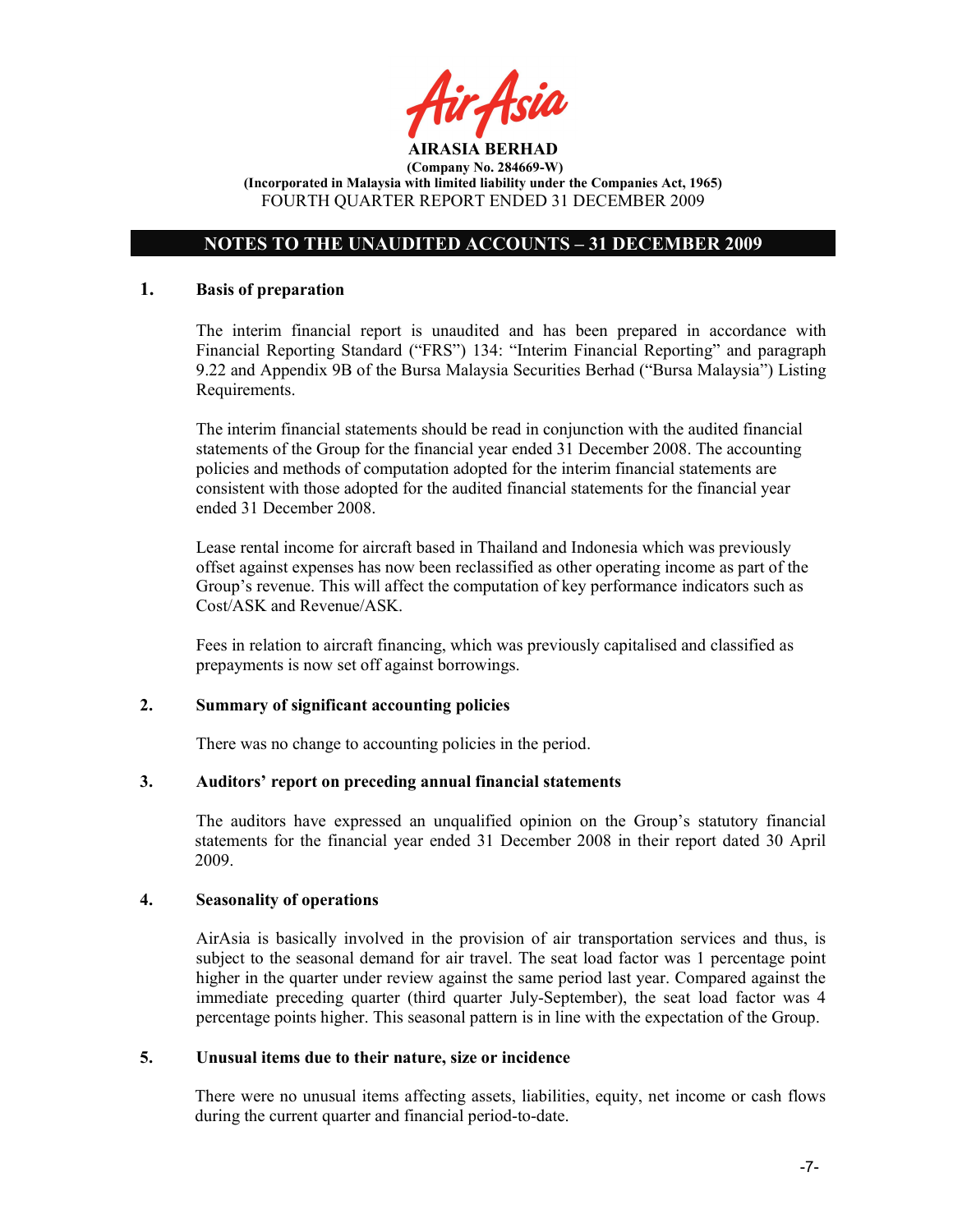tir Asid

# NOTES TO THE UNAUDITED ACCOUNTS – 31 DECEMBER 2009

## 6. Changes in estimates

There were no changes in estimates that have had material effect in the current quarter and financial period-to-date results.

#### 7. Capital and reserves

During quarter ended 31 December 2009, the total issued and paid-up share capital of the Company increased from 2,757,317,580 to 2,757,744,580 ordinary shares by the issuance of 427,000 ordinary shares of RM0.10 each pursuant to the exercise of ESOS at the option price of RM1.08. Other than the above, there was no cancellation, repurchases, resale and repayment of debt and equity securities for the period ended 31 December 2009.

## 8. Dividend paid

There were no dividends paid in the quarter ended 31 December 2009.

## 9. Segment reporting

Segmental information is not presented as there are no significant business segments other than the provision of air transportation services.

## 10. Property, plant and equipment

#### (a) acquisition and disposals

During the fourth quarter ended 31 December 2009, the Group acquired plant and equipment with a cost of RM784.8 million (fourth quarter ended 31 December 2008: RM536.4 million).

There was disposal of RM24.1m (fourth quarter ended 31 December 2008: RM10.7 million) of property, plant and equipment for the quarter ended 31 December 2009.

#### (b) valuation

 There was no revaluation of property, plant and equipment for the quarter ended 31 December 2009.

#### 11. Post balance sheet events

There were no material events after the period end that has not been reflected in the financial statements for the financial period ended 31 December 2009 as at the date of this report.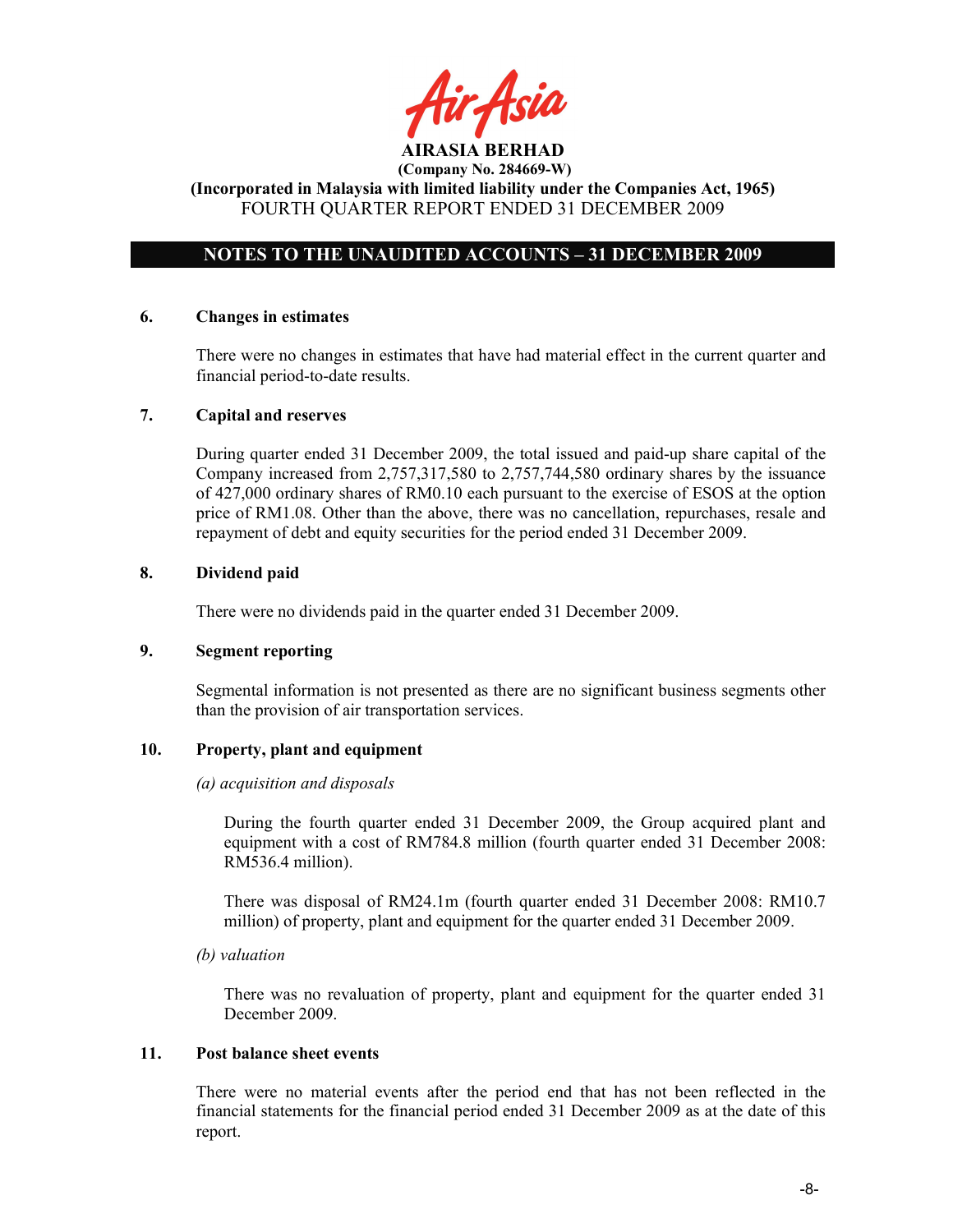

## NOTES TO THE UNAUDITED ACCOUNTS – 31 DECEMBER 2009

#### 12. Changes in composition of the Group

There were no changes in the composition of the Group, including business combinations, acquisition or disposal of subsidiaries and long term investments, restructuring and discontinuing operations during the quarter.

#### 13. Contingent assets

As at the date of this report, the Group does not have any contingent assets.

#### 14. Changes in contingent liabilities since the last annual balance sheet date

There were no material changes in contingent liabilities since the latest audited financial statements of the Group for the financial year ended 31 December 2008.

#### 15. Capital commitments outstanding not provided for in the interim financial report

Capital commitments for property, plant and equipment:

|                                   |            | Group and Company |
|-----------------------------------|------------|-------------------|
|                                   | 31.12.09   | 31.12.08          |
|                                   | RM'000     | RM'000            |
| Contracted for                    | 16,234,759 | 17,684,836        |
| Authorised but not contracted for | 8,431,514  | 8,581,247         |
|                                   | 24,666,273 | 26,266,083        |

### 16. Material related party transactions

Details of the relationship and transactions between AirAsia and its related parties are as described below. The related party transactions described were carried out on the terms and conditions obtainable in transactions with unrelated parties unless otherwise stated.

| Name of company      | <b>Relationship</b>                        |  |  |  |
|----------------------|--------------------------------------------|--|--|--|
| Thai AirAsia         | A jointly controlled entity of the Company |  |  |  |
| PT Indonesia AirAsia | An associate of the Company                |  |  |  |
| AirAsia X Sdn. Bhd.  | An investment with common shareholders and |  |  |  |
|                      | directors of the Company                   |  |  |  |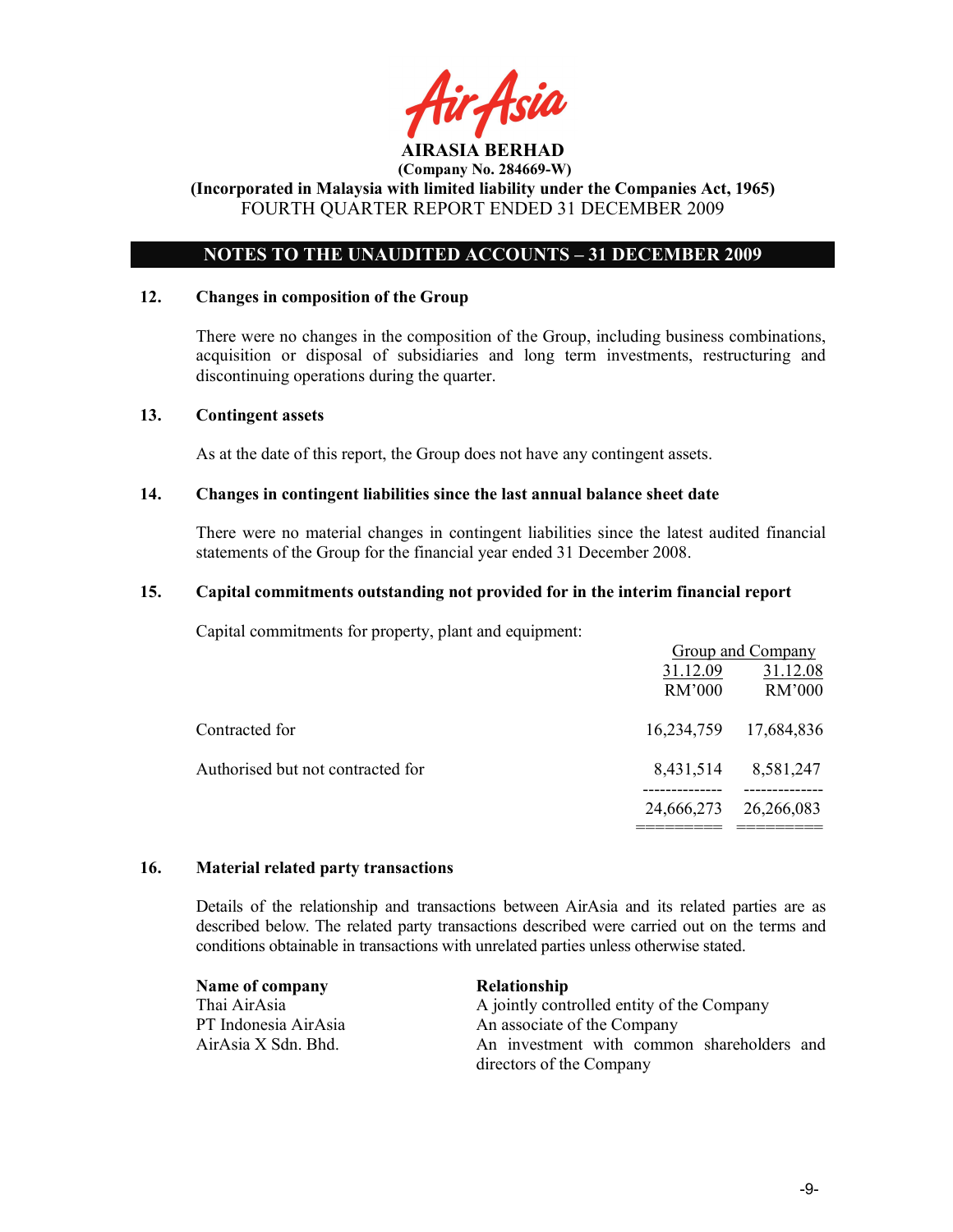AIRASIA BERHAD

(Incorporated in Malaysia with limited liability under the Companies Act, 1965) FOURTH QUARTER REPORT ENDED 31 DECEMBER 2009

## NOTES TO THE UNAUDITED ACCOUNTS – 31 DECEMBER 2009

These following items have been included in the Income Statement.

| Group                                |
|--------------------------------------|
| Quarter ended<br>Quarter ended       |
| 31 December 2009<br>31 December 2008 |
| RM'000<br>RM'000                     |
|                                      |
| 47,340<br>36,830                     |
| 6,901<br>6,839                       |
|                                      |
| 22,317<br>40,826                     |
| 9,378<br>3,850                       |
|                                      |
| 5,497<br>3,814                       |
|                                      |

### 17. Review of performance

#### (A) Performance of current quarter against the same quarter last year

| <b>Quarter Ended: 31 December</b><br><b>RM'000 unless otherwise stated</b> | <b>Oct-Dec 2009</b> | <b>Oct-Dec 2008</b><br>(restated) | <b>Change</b><br>$y$ -o-y |
|----------------------------------------------------------------------------|---------------------|-----------------------------------|---------------------------|
|                                                                            |                     |                                   |                           |
| <b>Ticket Sales</b>                                                        | 703,598             | 764,022                           | $-8%$                     |
| Ancillary Income                                                           | 98,777              | 73,821                            | 34%                       |
| <b>Other Operating Income</b>                                              | 91,684              | 67,146                            | 37%                       |
| <b>Revenue</b>                                                             | 894,059             | 904,988                           | $-1\%$                    |
|                                                                            |                     |                                   |                           |
| <b>EBITDAR</b>                                                             | 346,904             | 374,226                           | $-7%$                     |
| <b>Core Operating Profit</b>                                               | 119,231             | 213,279                           | $-44%$                    |
| Profit after Tax                                                           | 76,657              | (201, 729)                        | n/a                       |
|                                                                            |                     |                                   |                           |
| <b>EBITDAR Margin</b>                                                      | 38.8%               | 41.4%                             | $-2.6$ ppt                |
| Core Operating Profit Margin                                               | 13.3%               | 23.6%                             | $-10.2$ ppt               |
| Profit after Tax Margin                                                    | $8.6\%$             | $-22.3%$                          | n/a                       |

The Group recorded revenue of RM894 million for the quarter ended 31 December 2009 ("4Q09"), 1% lower than the revenue of RM905 million recorded in the quarter ended 31 December 2008 ("4Q08"). Passenger volume grew by 20% in 4Q09 as compared to 4Q08. Average fare was lower by 23% at RM176 as compared to RM229 achieved in 4Q08. Seat load factor was 1 percentage point higher at 79% compared to 78% in the same period last year.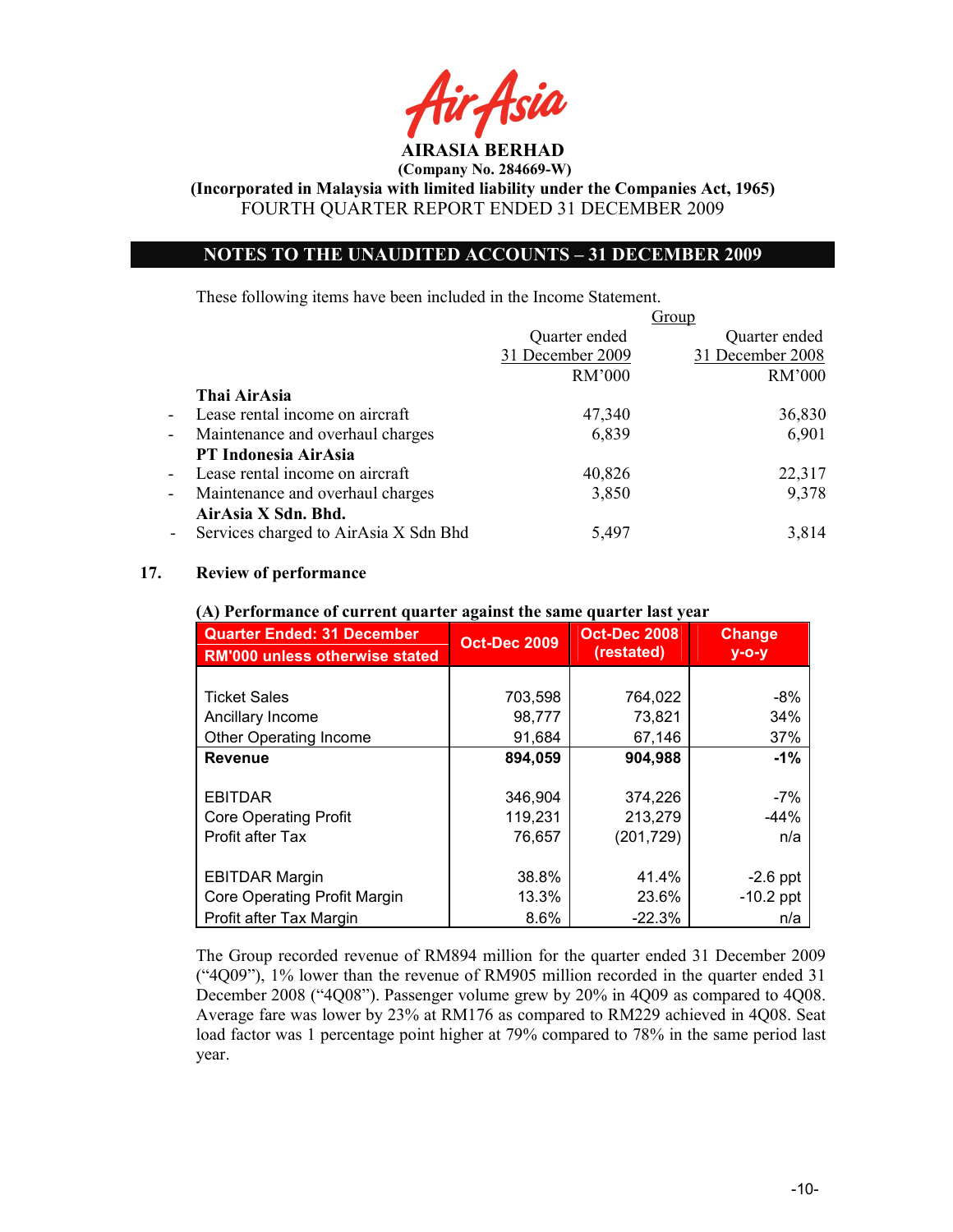

(Incorporated in Malaysia with limited liability under the Companies Act, 1965) FOURTH QUARTER REPORT ENDED 31 DECEMBER 2009

# NOTES TO THE UNAUDITED ACCOUNTS – 31 DECEMBER 2009

| <b>Quarter Ended: 31 December</b><br><b>RM'000</b> | <b>Oct-Dec 2009</b> | <b>Oct-Dec 2008</b><br>(restated) | <b>Change</b><br>$y$ -o-y |
|----------------------------------------------------|---------------------|-----------------------------------|---------------------------|
| Profit before taxation<br><b>Adjustments:</b>      | 240.779             | (429, 732)                        | n/a                       |
| Unwinding of derivatives (gain) / loss             | (28,695)            | 614,936                           | n/a                       |
| Forex (gain) / loss                                | (99, 844)           | 31,787                            | n/a                       |
| Disposal of assets (gain) / loss                   | 6,991               | (3,712)                           | n/a                       |
| <b>Core Operating Profit / (Loss)</b>              | 119,231             | 213,279                           | $-44%$                    |

The Group's core operating profit for the period was RM119 million. This is a 44% decline from the core operating profit achieved in 4Q08. The core operating profit margin for the period was at 13.3%, this is lower than the 23.6% core operating profit margin achieved in 4Q08. The Group has unwound currency hedges for a net gain of RM29 million in the period under review. The Malaysian Ringgit has strengthened against the US Dollar and this has resulted in a translation gain of RM100 million during the quarter. The Group has disposed Boeing 737-300 aircraft in the quarter at a loss of RM7 million.

| (D) I CHOHMANCE OF TUH YEAT 2007 Agamst Iast YeaT                            |                     |                                   |                           |  |  |  |
|------------------------------------------------------------------------------|---------------------|-----------------------------------|---------------------------|--|--|--|
| <b>Full Year Ended: 31 December</b><br><b>RM'000 unless otherwise stated</b> | <b>Jan-Dec 2009</b> | <b>Jan-Dec 2008</b><br>(restated) | <b>Change</b><br>$y$ -o-y |  |  |  |
|                                                                              |                     |                                   |                           |  |  |  |
| <b>Ticket Sales</b>                                                          | 2,397,340           | 2,405,179                         | $0\%$                     |  |  |  |
| Ancillary Income                                                             | 415,168             | 234,838                           | 77%                       |  |  |  |
| <b>Other Operating Income</b>                                                | 366,345             | 211,769                           | 73%                       |  |  |  |
| <b>Revenue</b>                                                               | 3,178,854           | 2,851,786                         | 11%                       |  |  |  |
|                                                                              |                     |                                   |                           |  |  |  |
| <b>EBITDAR</b>                                                               | 1,324,234           | 833,819                           | 59%                       |  |  |  |
| <b>Core Operating Profit</b>                                                 | 447,453             | 180,481                           | 148%                      |  |  |  |
| Profit after Tax                                                             | 549,054             | (496, 563)                        | n/a                       |  |  |  |
|                                                                              |                     |                                   |                           |  |  |  |
| <b>EBITDAR Margin</b>                                                        | 41.7%               | 29.2%                             | 12.4 ppt                  |  |  |  |
| Core Operating Profit Margin                                                 | 14.1%               | 6.3%                              | 7.7 ppt                   |  |  |  |
| Profit after Tax Margin                                                      | 17.3%               | $-17.4%$                          | n/a                       |  |  |  |

## (B) Performance of full year 2009 against last year

The Group recorded revenue of RM3,179 million for the full year ended 31 December 2009 ("2009"), 11% higher than the revenue of RM2,852 million recorded for the full year ended 31 December 2008 ("2008"). The positive growth in revenue was attributed to higher contribution from ancillary income and other operating income. Passenger volume grew by 21% in 2009 as compared to 2008. Average fare was lower by 17% at RM168 as compared to RM204 achieved in 2008. Seat load factor was constant at 75% as compared to the same period last year.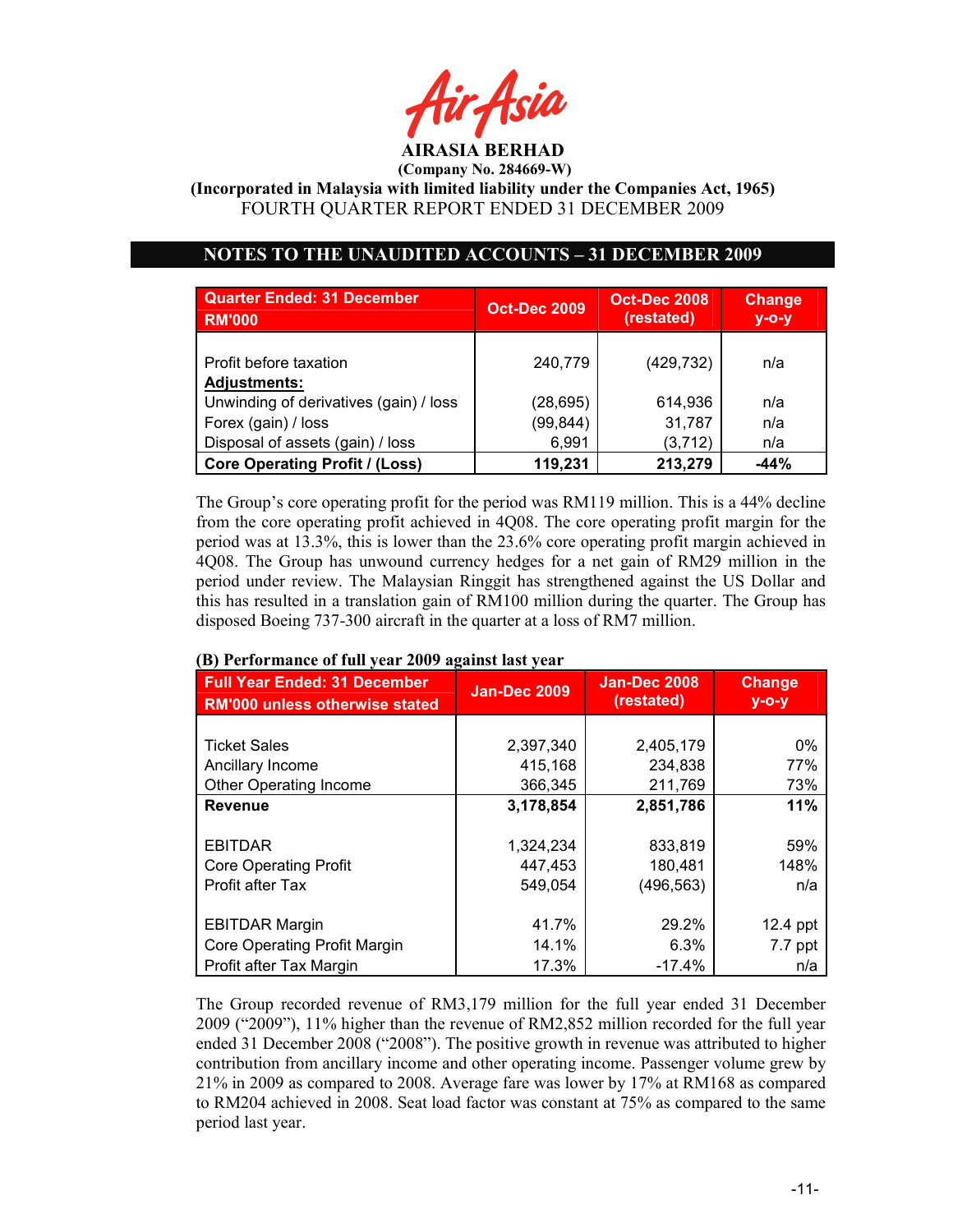

(Incorporated in Malaysia with limited liability under the Companies Act, 1965) FOURTH QUARTER REPORT ENDED 31 DECEMBER 2009

# NOTES TO THE UNAUDITED ACCOUNTS – 31 DECEMBER 2009

| <b>Full Year Ended: 31 December</b><br><b>RM'000</b> | <b>Jan-Dec 2009</b> | <b>Jan-Dec 2008</b><br>(restated) | <b>Change</b><br>$y$ -o-y |
|------------------------------------------------------|---------------------|-----------------------------------|---------------------------|
| Profit before taxation<br><b>Adjustments:</b>        | 639.317             | (869, 198)                        | n/a                       |
| Unwinding of derivatives (gain) / loss               | (22, 457)           | 830,216                           | n/a                       |
| Forex (gain) / loss                                  | (123, 575)          | 235,016                           | n/a                       |
| Non-recurring item (gain) / loss                     | (45, 833)           | (15, 554)                         | n/a                       |
| <b>Core Operating Profit / (Loss)</b>                | 447,453             | 180,481                           | 148%                      |

The Group's core operating profit in 2009 was RM440 million. This is a growth of 148% from the core operating profit achieved in 2008. The core operating profit margin for 2009 was at 14.1% which is 7.7 percentage points higher than 2008's core operating profit margin. The Group has unwound derivative structures during the year with a net gain of RM22 million. The Malaysian Ringgit has strengthened against the US Dollar and this has resulted in a translation gain of RM124 million during the year. The non-recurring gain of RM46 million relates to the aircraft sale and leaseback transaction and disposal of Boeing 737-300 aircraft during the year.

| Net Cash Flow (RM'000)                | <b>Oct-Dec 2009</b> | <b>Jul-Sep 2009</b> | <b>Change</b><br>$q - o - q$ |
|---------------------------------------|---------------------|---------------------|------------------------------|
|                                       |                     |                     |                              |
| Cash from Operations                  | 380.428             | 49,426              | 670%                         |
| Cash from Investing Activities        | (777, 737)          | (575,061)           | 35%                          |
| <b>Cash from Financing Activities</b> | 622,765             | 821,797             | $-24%$                       |
| <b>Net Cash Flow</b>                  | 225,457             | 296,162             | $-24%$                       |

## (C) Cashflow commentary for current quarter against immediately preceding quarter

The Group's net cash flow was RM225 million, a decrease of RM71 million against the immediate preceding quarter ended September 2009. The Group has a capital expenditure of RM778 million largely relating to the acquisition of Airbus A320 aircraft, refer Note 10. (a) for further explanation.

| D) Dalance sheet commentary for current quarter |                                            |       |                              |  |  |  |  |
|-------------------------------------------------|--------------------------------------------|-------|------------------------------|--|--|--|--|
| <b>Balance Sheet</b><br><b>RM</b> million       | <b>Oct-Dec 2009</b><br><b>Jul-Sep 2009</b> |       | <b>Change</b><br>$q - o - q$ |  |  |  |  |
|                                                 |                                            |       |                              |  |  |  |  |
| <b>Total Debt</b>                               | 7,593                                      | 7,215 | 5%                           |  |  |  |  |
| <b>Unrestricted Cash</b>                        | 748                                        | 527   | 42%                          |  |  |  |  |
| <b>Net Debt</b>                                 | 6,845                                      | 6,688 | 2%                           |  |  |  |  |
|                                                 |                                            |       |                              |  |  |  |  |
| <b>Net Gearing</b>                              | 2.57                                       | 2.60  | $-1\%$                       |  |  |  |  |

### (D) Balance sheet commentary for current quarter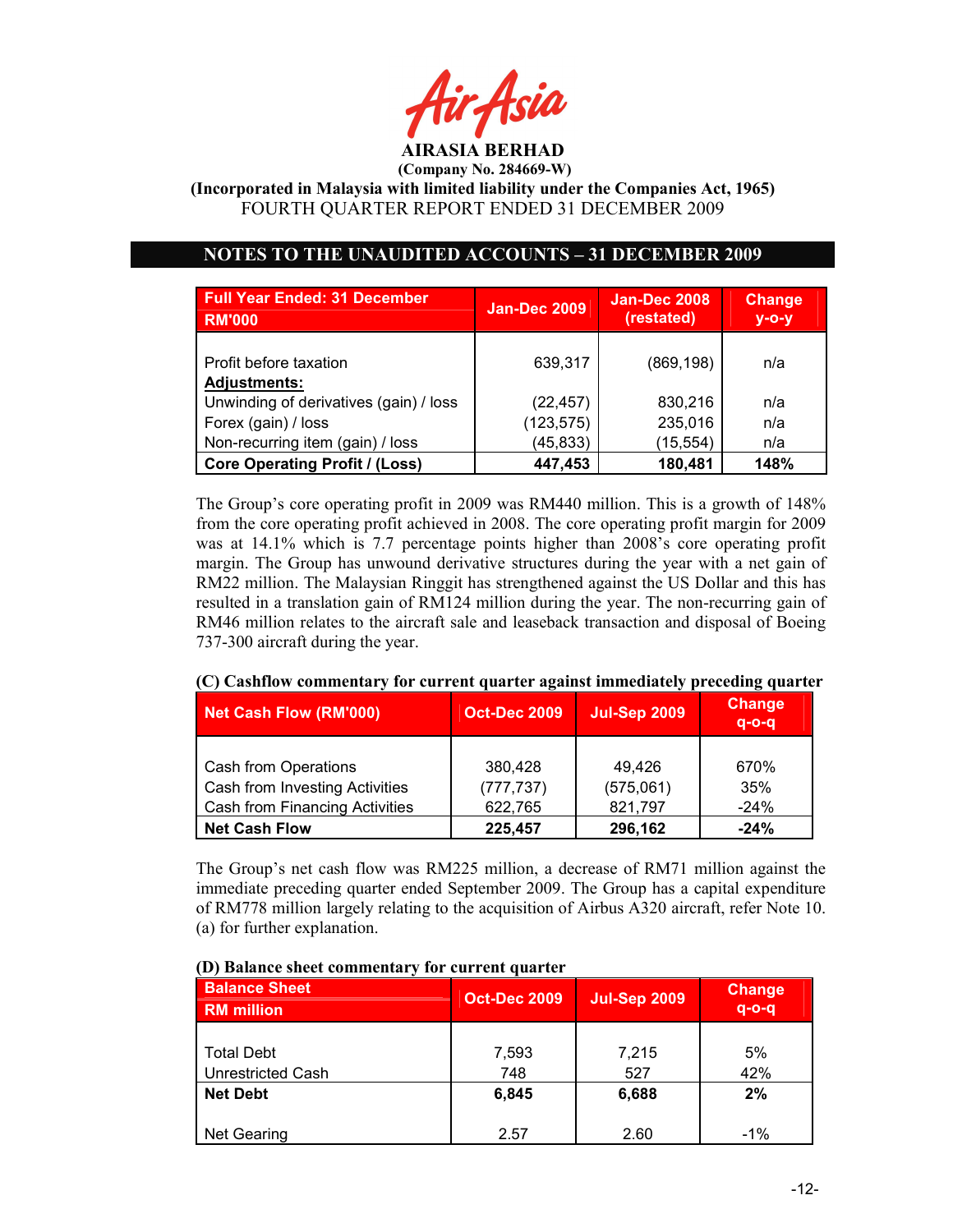

(Incorporated in Malaysia with limited liability under the Companies Act, 1965) FOURTH QUARTER REPORT ENDED 31 DECEMBER 2009

## NOTES TO THE UNAUDITED ACCOUNTS – 31 DECEMBER 2009

The Group's total debt as of end of 31 December 2009 was RM7,593 million. The Group's net debt after offsetting the cash balances amounted to RM6,845 million. This translates to a net gearing ratio of 2.57 times.

## 18. Jointly Controlled Entity and Associate Company

| <b>AirAsia Thailand</b>                  | <b>Oct-Dec</b> | <b>Oct-Dec</b> | <b>Change</b> |
|------------------------------------------|----------------|----------------|---------------|
| <b>Quarter Ended: 31 December</b>        | 2009           | 2008           | $y - o - y$   |
|                                          |                |                |               |
| Revenue (THB'000)                        | 2,907,347      | 2,306,940      | 26%           |
|                                          |                |                |               |
| EBITDAR (THB'000)                        | (281,256)      | 567,495        | $-150%$       |
| Core Operating Profit / (Loss) (THB'000) | 334,174        | 83,420         | 301%          |
| Profit / (Loss) after Tax (THB'000)      | (623, 171)     | 83,420         | 301%          |
| <b>Exceptional items</b>                 | 1,109,112      | 0              | n/a           |
|                                          |                |                |               |
| <b>EBITDAR Margin</b>                    | $-9.7\%$       | 24.6%          | n/a           |
| Core Operating Profit Margin             | 11.5%          | 3.6%           | 7.9 ppt       |
| Profit / (Loss) after Tax Margin         | $-21.4%$       | $3.6\%$        | n/a           |
|                                          |                |                |               |
| Passenger carried                        | 1,432,798      | 854,244        | 68%           |
| Average Fare (THB)                       | 1,789          | 2,450          | $-27%$        |
| Seat Load Factor                         | 81%            | 75%            | $6.0$ ppt     |
| ASK (million)                            | 1,852          | 1,182          | 57%           |
| RPK (million)                            | 1,493          | 882            | 69%           |

AirAsia Thailand recorded revenue of THB2,907 million in 4Q09, this is 26% higher compared to 4Q08. The positive growth in revenue is attributed to higher passenger volume and higher contribution from ancillary income. AirAsia Thailand has achieved significant passenger growth of 68% as compared to 4Q08 and load factors have increased by six percentage points to 81%. Average fare was lower by 27% at THB1,789 as compared to THB2,450 achieved in 4Q08.

AirAsia Thailand's operating environment has improved substantially during the quarter from the resurgence of tourist arrivals coupled by a strong domestic market. The Thai operations produced core operating profit of THB334 million in 4Q09, this is fourfold increase as compared to the core operating profit achieved in 4Q08. There was a provision in the amount of THB1,109 million relating to the redelivery cost of Boeing 737-300 aircraft. Thailand also recorded a forex translation gain of THB152 million during the period. The losses after tax for the period was THB623 million after taking into account the provisions and forex gains.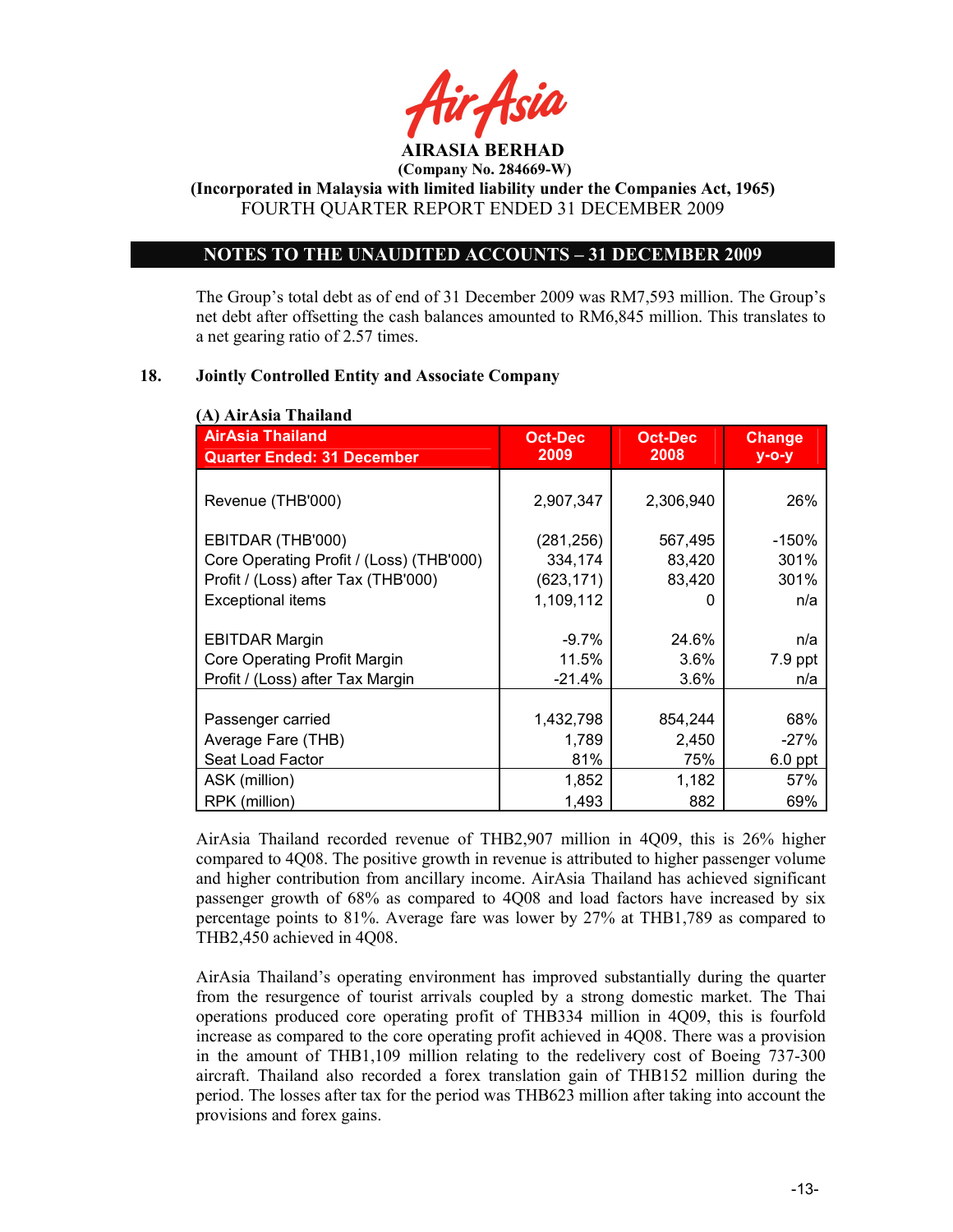AIRASIA BERHAD

(Incorporated in Malaysia with limited liability under the Companies Act, 1965) FOURTH QUARTER REPORT ENDED 31 DECEMBER 2009

## NOTES TO THE UNAUDITED ACCOUNTS – 31 DECEMBER 2009

| <b>AirAsia Thailand</b><br><b>Year Ended: 31 December</b>                                                                        | <b>FY 2009</b>                               | <b>FY 2008</b>                      | <b>Change</b><br>$y - o - y$ |
|----------------------------------------------------------------------------------------------------------------------------------|----------------------------------------------|-------------------------------------|------------------------------|
| Revenue (THB'000)                                                                                                                | 9,325,988                                    | 8,884,542                           | 5%                           |
| EBITDAR (THB'000)<br>Core Operating Profit / (Loss) (THB'000)<br>Profit / (Loss) after Tax (THB'000)<br><b>Exceptional items</b> | 849,309<br>148,355<br>(808,990)<br>1,109,112 | 705,182<br>(735, 423)<br>(735, 423) | 20%<br>-120%<br>10%<br>n/a   |
| <b>EBITDAR Margin</b>                                                                                                            | 9.1%                                         | 7.9%                                | $1.2$ ppt                    |
| Core Operating Profit Margin                                                                                                     | $1.6\%$                                      | $-8.3%$                             | 9.9 ppt                      |
| Profit / (Loss) after Tax Margin                                                                                                 | $-8.7\%$                                     | $-8.3\%$                            | n/a                          |
| Passenger carried                                                                                                                | 4,988,270                                    | 4,061,967                           | 23%                          |
| Average Fare (THB)                                                                                                               | 1,656                                        | 2,002                               | $-17%$                       |
| Seat Load Factor                                                                                                                 | 75.6%                                        | 75.8%                               | $-0.2$ ppt                   |
| ASK (million)                                                                                                                    | 6,423                                        | 5,101                               | 26%                          |
| RPK (million)                                                                                                                    | 4,855                                        | 3,867                               | 26%                          |

For the full year 2009, AirAsia Thailand recorded revenue of THB9,326 million. This is 5% higher than the revenue achieved in 2008. The positive growth is supported by 23% growth in passengers carried and higher contribution from ancillary income. AirAsia Thailand has deployed 26% capacity growth and load factor remained constant at 76%. Average fare has dropped by 17% to THB1,656.

Thailand's operations faced significant challenges in the first half of year due to the depressed global economy, domestic political disturbances and weak sentiment for air travel. As the year progresses, the situation has improved with strong growth in of tourist arrivals coupled by buoyant domestic market. The Thai operations produced core operating profit of THB148 million in 2009, a reversal from 2008's reported losses of THB735 million. The losses for the full year 2009 is THB809 million after imputing the provision for the redelivery cost of Boeing 737-300 aircraft and forex translation gains.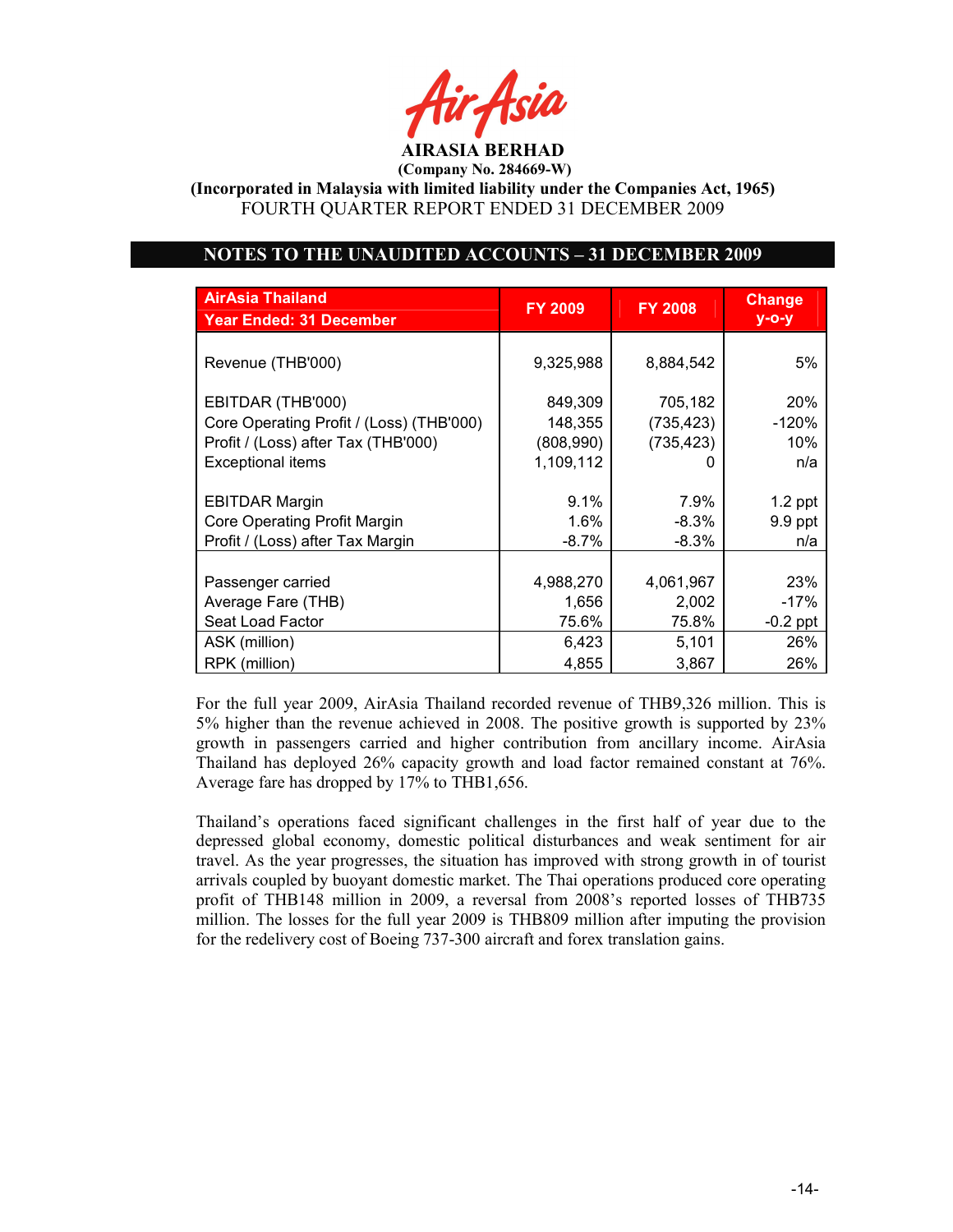AIRASIA BERHAD

(Incorporated in Malaysia with limited liability under the Companies Act, 1965) FOURTH QUARTER REPORT ENDED 31 DECEMBER 2009

## NOTES TO THE UNAUDITED ACCOUNTS – 31 DECEMBER 2009

#### (B) AirAsia Indonesia

| AirAsia Indonesia<br><b>Quarter Ended: 31 December</b> | <b>Oct-Dec 2009</b> | <b>Oct-Dec</b><br>2008 | <b>Change</b><br>$y - o - y$ |
|--------------------------------------------------------|---------------------|------------------------|------------------------------|
|                                                        |                     |                        |                              |
| Revenue (IDR million)                                  | 577,217             | 473,326                | 22%                          |
|                                                        |                     |                        |                              |
| EBITDAR (IDR million)                                  | (42, 272)           | 84,098                 | n/a                          |
| Core Operating Profit / (Loss) (IDR million)           | (36,528)            | 7,517                  | n/a                          |
| Profit / (Loss) after Tax (IDR million)                | (146, 528)          | 7,517                  | n/a                          |
| <b>Exceptional items</b>                               | 110,000             | O                      | n/a                          |
|                                                        |                     |                        |                              |
| <b>EBITDAR Margin</b>                                  | $-7.3\%$            | 17.8%                  | n/a                          |
| Core Operating Profit / (Loss) Margin                  | $-6.3%$             | 1.6%                   | n/a                          |
| Profit / (Loss) after Tax Margin                       | $-25.4%$            | 1.6%                   | n/a                          |
|                                                        |                     |                        |                              |
| Passenger carried                                      | 939,703             | 628,977                | 49%                          |
| Average Fare (IDR)                                     | 545,410             | 694,603                | $-21%$                       |
| Seat Load Factor                                       | 74%                 | 69%                    | 5.3 ppt                      |
| ASK (million)                                          | 1,604               | 1,033                  | 55%                          |
| RPK (million)                                          | 1,188               | 711                    | 67%                          |

AirAsia Indonesia recorded revenue of IDR577 billion in 4Q09, this is 22% higher as compared against 4Q08. The positive growth in revenue is attributed to higher passenger volume and higher contribution from ancillary income. Passenger carried by AirAsia Indonesia grew by 49% in 4Q09 as compared to 2008 with five percentage points improvement in seat load actor. Average fare was lower by 21% to IDR545,410 due to the significant capacity addition of 55% in the period.

The operations produced a loss of IDR147 billion which included provision amounting to IDR110 billion relating to the redelivery Boeing 737-300 aircraft. These aircraft are to be redelivered to its original owners on a staggered manner in 2010.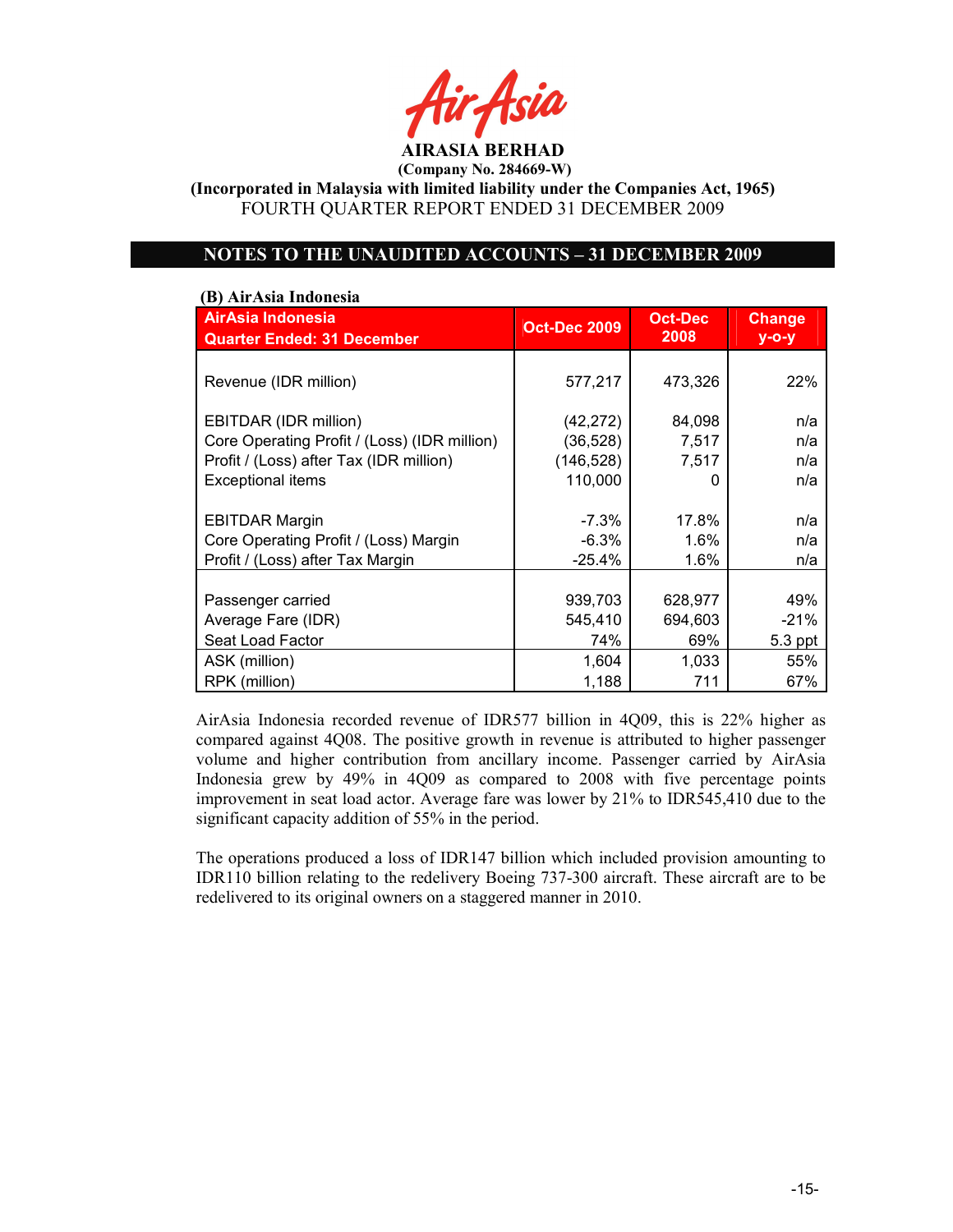AIRASIA BERHAD

(Incorporated in Malaysia with limited liability under the Companies Act, 1965) FOURTH QUARTER REPORT ENDED 31 DECEMBER 2009

# NOTES TO THE UNAUDITED ACCOUNTS – 31 DECEMBER 2009

| AirAsia Indonesia<br><b>Year Ended: 31 December</b> | <b>FY 2009</b> | <b>FY 2008</b> | <b>Change</b><br>$y$ -o-y |
|-----------------------------------------------------|----------------|----------------|---------------------------|
|                                                     |                |                |                           |
| Revenue (IDR million)                               | 2,016,626      | 1,528,966      | 32%                       |
| EBITDAR (IDR million)                               | 217,604        | 45,626         | 377%                      |
| Core Operating Profit / (Loss) (IDR million)        | (79, 250)      | (140, 882)     | $-44%$                    |
| Profit / (Loss) after Tax (IDR million)             | (189, 250)     | (140, 882)     | 34%                       |
| <b>Exceptional items</b>                            | 110,000        | 0              | n/a                       |
|                                                     |                |                |                           |
| <b>EBITDAR Margin</b>                               | 10.8%          | $3.0\%$        | 7.8 ppt                   |
| Core Operating Profit / (Loss) Margin               | $-3.9%$        | $-9.2\%$       | n/a                       |
| Profit / (Loss) after Tax Margin                    | $-9.4%$        | $-9.2%$        | n/a                       |
|                                                     |                |                |                           |
| Passenger carried                                   | 3,461,881      | 2,478,694      | 40%                       |
| Average Fare (IDR)                                  | 504,298        | 561,064        | -10%                      |
| Seat Load Factor                                    | 74%            | 74%            | $-0.2$ ppt                |
| ASK (million)                                       | 5,609          | 3,704          | 51%                       |
| RPK (million)                                       | 4,133          | 2,737          | 51%                       |

For the full year 2009, AirAsia Indonesia recorded revenue of IDR2,017 billion. This is 32% higher than the revenue achieved in 2008. The positive growth is supported by 40% passenger growth and higher contribution from ancillary income. AirAsia Indonesia has deployed 51% capacity growth and load factor remained constant at 74%. Average fare has dropped by 10% to IDR504,298.

The losses for year amounted to IDR189 billion after taking into account the provision of the redelivery cost of Boeing 737-300 aircraft.

#### (C) Unrecognised share of losses in jointly controlled entity and associate company

FRS 128 states that interest in an associate is defined as "the carrying amount of the investment in the associate under the equity method together with any long-term interests that, in substance, form part of the investor's net investment in the associate". On this basis, the share of losses of the investment in associate was equity accounted for by the Group and limited to the Group's investment in the ordinary share capital of the associate. This figure includes the exceptional items and the provisions by the associates.

|                   | Unrecognised share of operating<br>profit / (loss) for the Quarter<br>ended 31 December 2009 | Unrecognised share of operating<br>profit / (loss) as of 31 December<br>2009 |
|-------------------|----------------------------------------------------------------------------------------------|------------------------------------------------------------------------------|
|                   | RM'Million                                                                                   | RM'Million                                                                   |
| Thai AirAsia      | (31.2)                                                                                       | (240.4)                                                                      |
| Indonesia AirAsia | (25.8)                                                                                       | (239.2)                                                                      |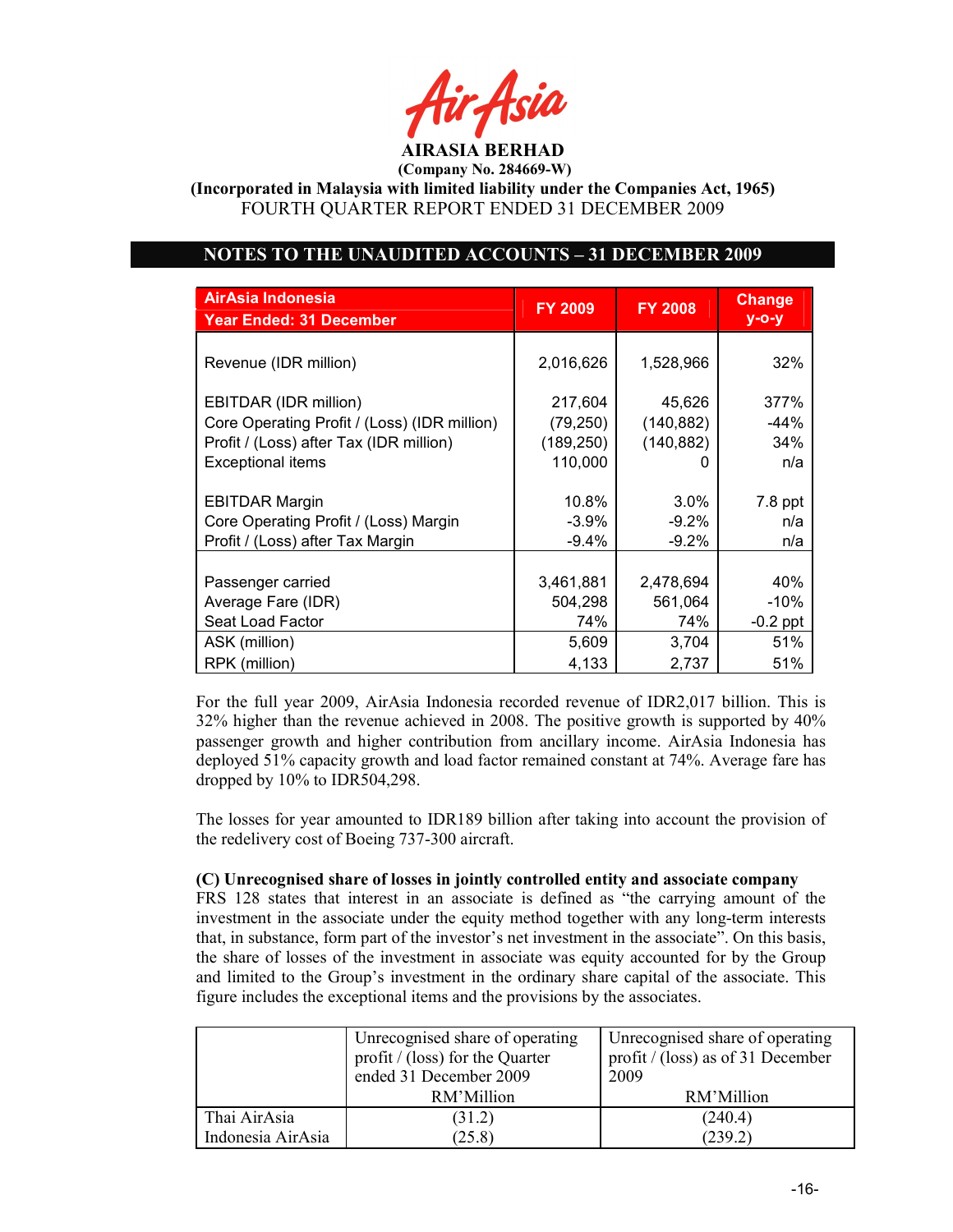tir Asid AIRASIA BERHAD

(Incorporated in Malaysia with limited liability under the Companies Act, 1965) FOURTH QUARTER REPORT ENDED 31 DECEMBER 2009

## NOTES TO THE UNAUDITED ACCOUNTS – 31 DECEMBER 2009

#### 19. Variation of results against preceding quarter

The Group achieved a profit after taxation of RM77 million for the quarter under review. This is a reduction against the RM130 million profit after taxation achieved to that of the immediately preceding quarter ended 30 September 2009.

#### 20. Commentary on prospects

There are early signs that the global economy is stabilising and the benefits are already visible in the aviation industry. Passenger traffic growth has been growing with ticket price slowly moving upwards with tighter supply-demand conditions.

The Group has identified nine new routes to be launched in 2010. These new routes coupled with frequency addition across existing network will support capacity addition of 11%-14% for the year.

The Group is focusing on yield management and fine tuning the current network in order to extract higher yields. Underperforming routes are closely monitored and is subject to revision or permanent cessation as part of the Company's route refinement exercise.

The Group has taken partial fuel hedges to mitigate the impact of fuel price volatility and continue to monitor the oil market. The Group has hedged via fixed swaps on Singapore Jet Kerosene of approximately up to 17% of its expected fuel requirement in the first quarter of 2010 at an average price of US\$83.55/barrel and approximately 7% of its expected fuel requirement in the second quarter of 2010 at a price of \$81.70/barrel. The Group has also entered hedges via fixed swaps on cracks (Singapore Jet Kerosene/WTI) at an average price of \$8.07/barrel which represents an additional 23% hedge of the Group's total expected fuel consumption for the period between February 2010 and December 2010.

Based on current forward booking trend, the underlying passenger demand in the first quarter remains positive. The support for our new route launches has been encouraging with high loads and satisfactory yields.

Thailand's outlook for the first quarter remains strong. Thailand continues to enjoy high passenger traffic growth with strong load factor. Yields have improved underpinned by the resurgence of foreign tourist arrivals and robust domestic demand. In addition, the Thai operation is enjoying the cost benefits of the increased number of Airbus A320 aircraft in its fleet.

Indonesia's outlook for the first quarter 2010 is positive with encouraging passenger growth and unit cost improvements. The passenger demand is supporting higher load factor and will likely deliver better yields. Furthermore, the operational reliability and operational cost have improved significantly due to the increased number of Airbus A320 aircraft in its fleet.

Barring any unforeseen circumstances, the Directors remain positive with the prospects of the Group for the first quarter 2010.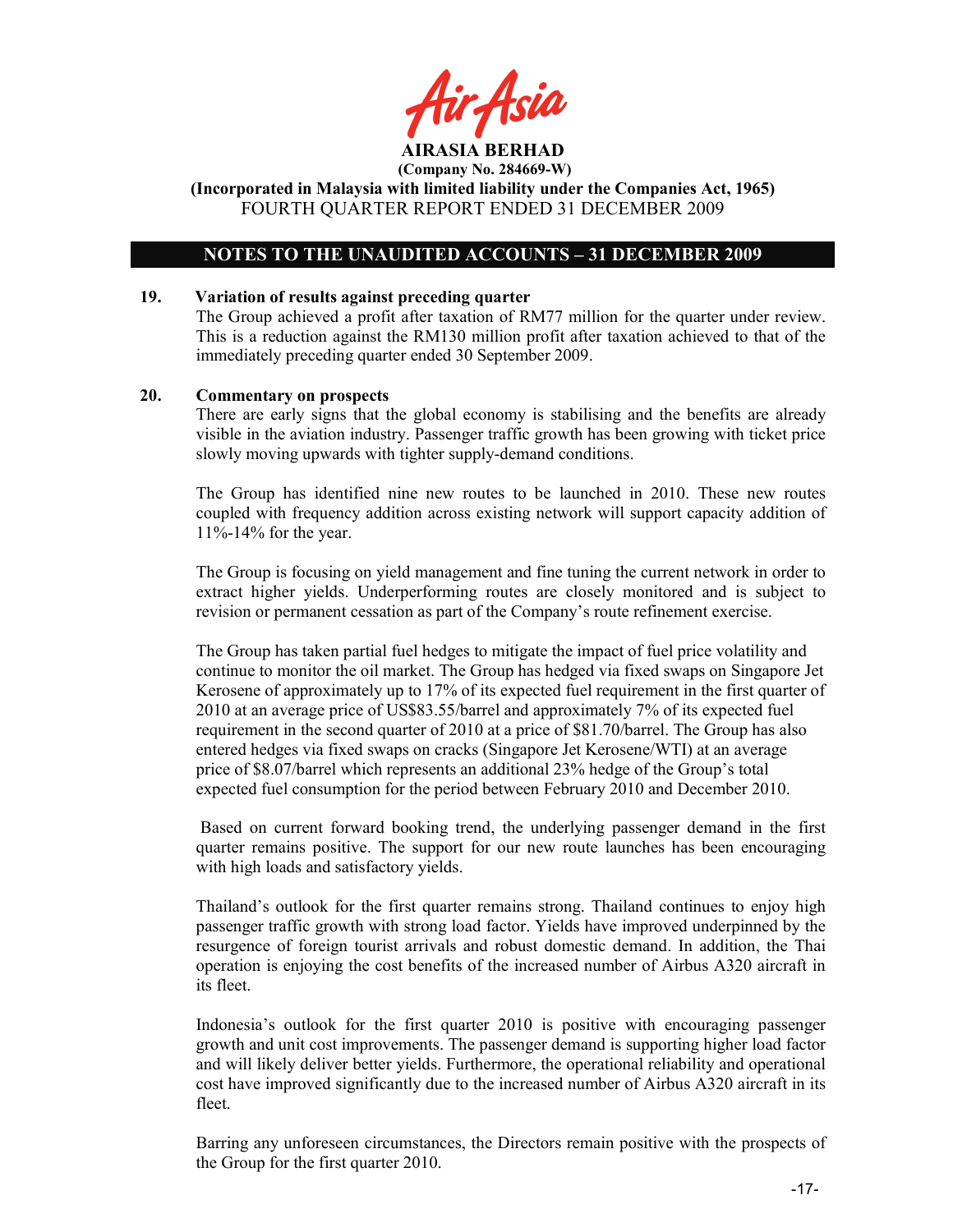

(Incorporated in Malaysia with limited liability under the Companies Act, 1965) FOURTH QUARTER REPORT ENDED 31 DECEMBER 2009

# NOTES TO THE UNAUDITED ACCOUNTS – 31 DECEMBER 2009

### 21. Profit forecast

The disclosure requirements for explanatory notes for the variance of actual profit after tax and minority interest and forecast profit after tax and minority interest are not applicable for the current quarter and financial year-to-date.

## 22. Finance (Cost)/Income

|                                   | <b>Group and Company</b> |              |              |              |
|-----------------------------------|--------------------------|--------------|--------------|--------------|
| All figures in RM'000             | Quarter                  | Quarter      | Year         | Year         |
|                                   | <b>Ended</b>             | <b>Ended</b> | <b>Ended</b> | <b>Ended</b> |
|                                   | 31/12/09                 | 31/12/08     | 31/12/09     | 31/12/08     |
| <b>Finance Costs</b>              |                          |              |              |              |
| Interest costs                    |                          |              |              |              |
| - Bank borrowings                 | (95,261)                 | (104, 530)   | (370,077)    | (297, 521)   |
| - Hire-purchase payables          | (3)                      | (3)          | (12)         | (12)         |
| Bank facilities and other charges | (757)                    | (1,516)      | (3,157)      | (5, 442)     |
|                                   | (96, 021)                | (106, 049)   | (373, 246)   | (302, 975)   |
|                                   |                          |              |              |              |
| <b>Finance Income</b>             |                          |              |              |              |
| Interest on deposits              | 3,638                    | 2,334        | 6,300        | 20,990       |
|                                   | 3,638                    | 2,334        | 6,300        | 20,990       |
|                                   |                          |              |              |              |
| Net Forex Exchange gain / (loss)  | 99,844                   | (13, 843)    | 123,575      | (217,315)    |
|                                   |                          |              |              |              |
| <b>Net Finance Cost</b>           | 7,461                    | (117,558)    | (243, 372)   | (499,300)    |

## 23. Exceptional item

The Group has unwound currency hedges for a net gain of RM29 million in the quarter under review.

## 24. Income tax expense

The current taxation charge is in respect of interest income, which is assessed separately.

# 25. Unquoted investments and properties

There was no sale of unquoted investments or properties for the quarter under review and financial period to date.

#### 26. Quoted investments

There was no purchase or disposal of quoted securities for the quarter under review and financial period to date.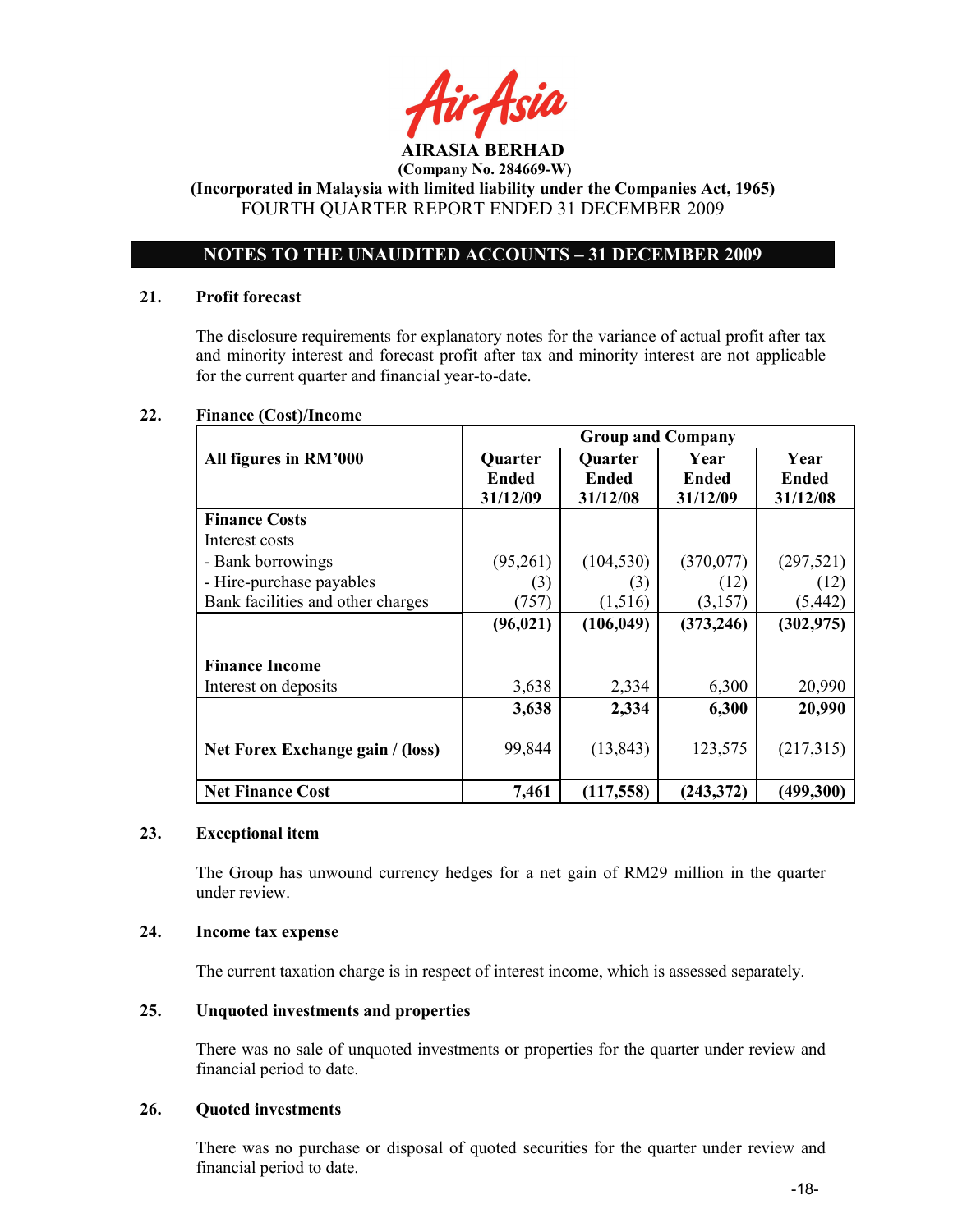

(Incorporated in Malaysia with limited liability under the Companies Act, 1965) FOURTH QUARTER REPORT ENDED 31 DECEMBER 2009

# NOTES TO THE UNAUDITED ACCOUNTS – 31 DECEMBER 2009

#### 27. Status of corporate proposals announced

#### (i) Vietnam Joint Venture

The Company has announced on 10 February 2010 on the acquisition of 30% of the issued and paid capital of Vietjet Aviation Joint Stock Company for a sum value of VND180 billion subject to the satisfactory outcome of a financial due diligence exercise on VietJet Aviation. The purpose of this venture is to establish a low cost carrier airline in the Socialist Republic of Vietnam based on the successful business model of AirAsia Berhad.

#### 28. Borrowings and debt securities

|                   | At 31 December 2009<br><b>RM'000</b> | At 31 December 2008<br><b>RM'000</b> |
|-------------------|--------------------------------------|--------------------------------------|
| Current           |                                      |                                      |
| Secured           | 495,663                              | 538,934                              |
|                   |                                      |                                      |
| Non-current       |                                      |                                      |
| Secured           | 7,097,405                            | 6,067,624                            |
|                   |                                      |                                      |
| <b>Total Debt</b> | 7,593,068                            | 6,606,558                            |

The borrowings are mainly in the form of term loans which are for the purchase of new Airbus A320-200 aircraft.

The maturity period of non-current borrowing is 14 years and below. The entire borrowings are denominated in US Dollar and Euro. The Company has substantially hedged its foreign exchange exposure through foreign exchange contracts as explained in Note 29 (i).

The Company's aircraft financing facilities are principally secured by the following types of security:

- (a) Assignment of rights under contract with Airbus over each aircraft
- (b) Assignment of insurance and reinsurances of each aircraft
- (c) Assignment of airframe and engine warranties of each aircraft
- (d) Mortgage of the aircraft
- (e) Deregistration Power of Attorney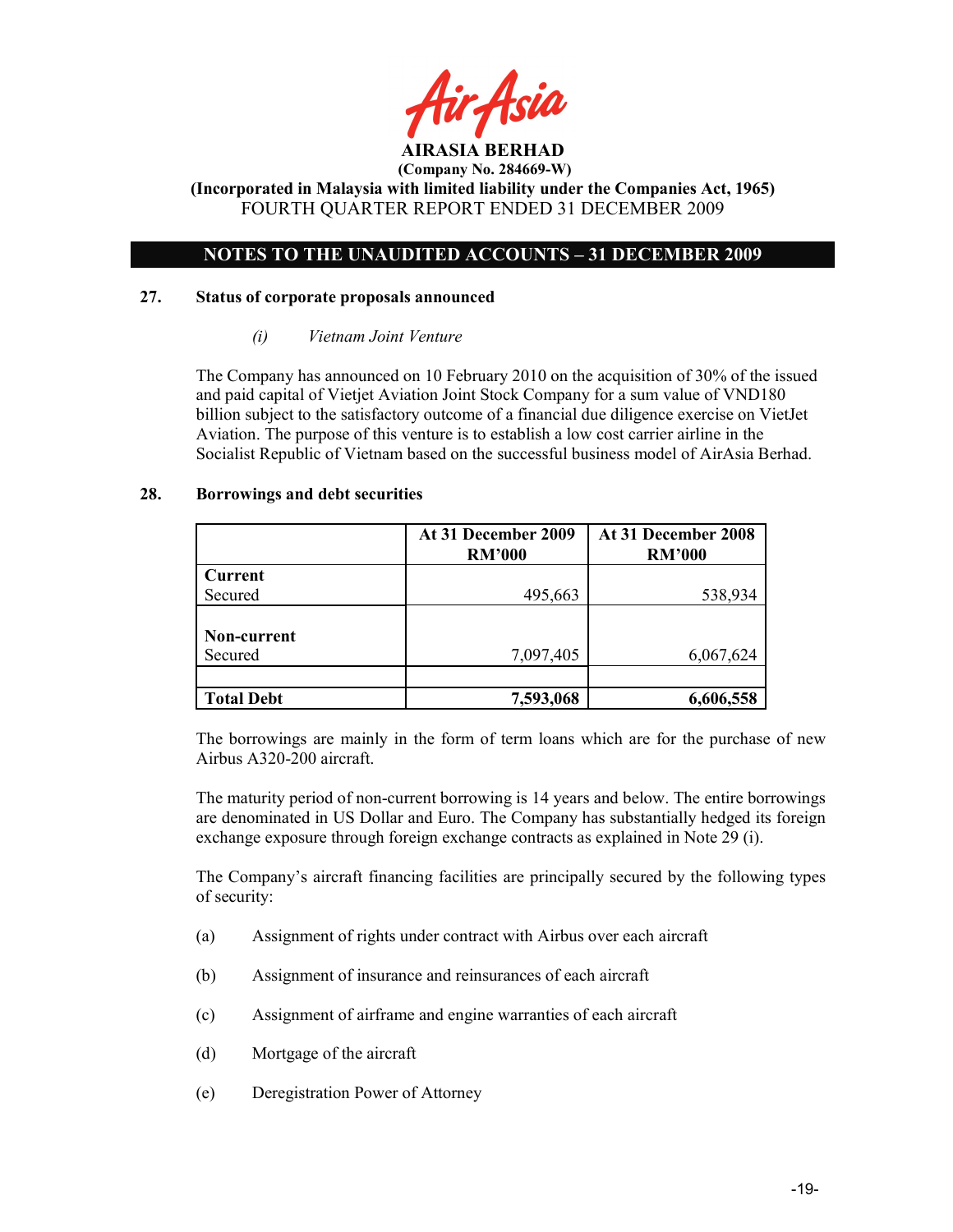AIRASIA BERHAD (Company No. 284669-W)

(Incorporated in Malaysia with limited liability under the Companies Act, 1965) FOURTH QUARTER REPORT ENDED 31 DECEMBER 2009

## NOTES TO THE UNAUDITED ACCOUNTS – 31 DECEMBER 2009

#### 29. Off balance sheet financial instruments:

The fair value of derivative financial instruments is the present value of their future cash flows and is derived from the valuations, calculated by the Group's bankers.

## (i) Forward Foreign Exchange Contracts

As at 31 December 2009, the Group has hedged approximately 52% of its dollar liabilities pertaining to its aircraft, engine and simulator loans into Malaysian Ringgit ("MYR") by using long dated foreign exchange forward contracts. The calculation includes loans for aircraft deployed to Thai AirAsia and Indonesia AirAsia where AirAsia receives lease payments in USD. However, if the calculation is based on loans pertaining to aircraft being deployed to Malaysia, approximately 70% of the loans are hedged from USD into MYR. The latest weighted average foreign forward exchange rate is at 3.1894 USD:MYR.

#### (ii) Interest Rate Hedging

The Group has entered into interest rate hedging transactions to hedge against fluctuations in the US-LIBOR on its existing and future aircraft financing for deliveries between Year 2005 and 2010. In the fourth quarter of 2009, the Group has entered into additional interest rate swaps at 3.70% for 12 years tenure for future aircraft loans in 2010.

During the year in 2009, the Group has terminated 17 interest rate swaps due to a sharp decline of the interest rates. At the same time, the Group has re-entered into new interest rates hedges via interest rate swaps and interest rate caps at lower rates. Some of the interest rate swaps have been embedded into the relevant aircraft loans to provide fixed rate facilities.

## (iii) Fuel Hedging

As at 31 December 2009, the Group has entered into a fuel hedging transaction via Singapore Jet Kerosene fixed swap at US\$84.85 per barrel to cover approximately 10% of the Group's jet fuel requirements in the first quarter of 2010. The Group has a balance of buy put positions of 750,000 barrels at US\$42/barrel for the period between Jan 2010 and June 2010.

During the year in 2009, the Group has removed sell put exposures which were transacted in 2008. The Group has also hedged approximately 20% of its fourth quarter jet fuel requirements via Singapore Jet Kerosene fixed swap at an average price of US\$74.98 per barrel.

### 30. Material litigation

As at 25 February 2010, there was no material litigation against the Group.

## 31. Proposed dividend

The Directors do not recommend any dividend for the quarter ended 31 December 2009.